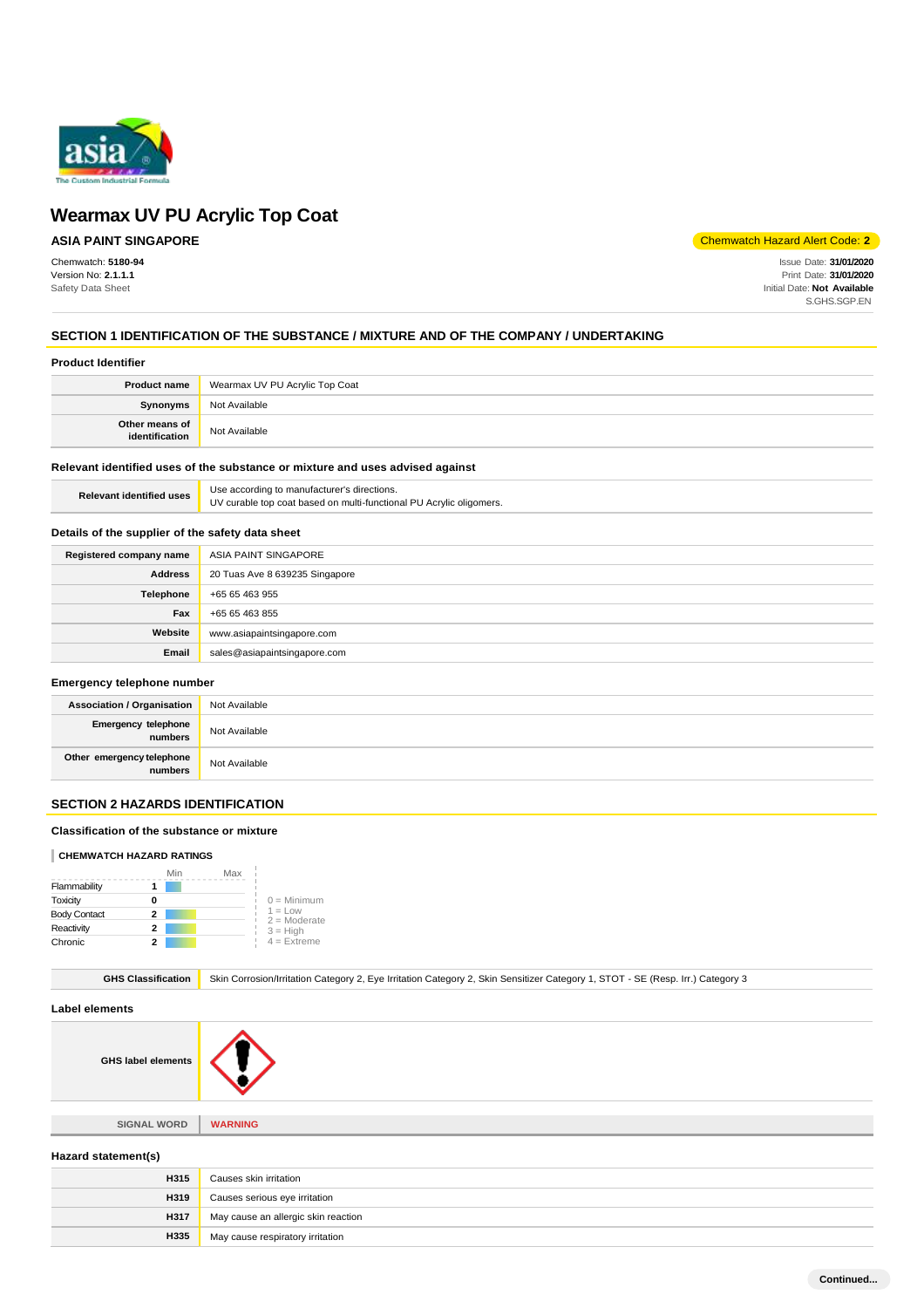### **Precautionary statement(s) Prevention**

| P271 | Use only outdoors or in a well-ventilated area.                            |
|------|----------------------------------------------------------------------------|
| P280 | Wear protective gloves/protective clothing/eye protection/face protection. |
| P261 | Avoid breathing dust/fume/gas/mist/vapours/spray.                          |
| P272 | Contaminated work clothing should not be allowed out of the workplace.     |

### **Precautionary statement(s) Response**

| P302+P352      | IF ON SKIN: Wash with plenty of water and soap                                                                                   |
|----------------|----------------------------------------------------------------------------------------------------------------------------------|
| P305+P351+P338 | IF IN EYES: Rinse cautiously with water for several minutes. Remove contact lenses, if present and easy to do. Continue rinsing. |
| P312           | Call a POISON CENTER/doctor/physician/first aider/if you feel unwell.                                                            |
| P333+P313      | If skin irritation or rash occurs: Get medical advice/attention.                                                                 |
| P337+P313      | If eye irritation persists: Get medical advice/attention.                                                                        |
| P362+P364      | Take off contaminated clothing and wash it before reuse.                                                                         |
| P304+P340      | IF INHALED: Remove person to fresh air and keep comfortable for breathing.                                                       |

### **Precautionary statement(s) Storage**

| <b>P405</b> |                                                                  |
|-------------|------------------------------------------------------------------|
| P403+P233   | Store in a well-ventilated place. Keep container tightly closed. |

### **Precautionary statement(s) Disposal**

**P501** Dispose of contents/container in accordance with local regulations.

### **SECTION 3 COMPOSITION / INFORMATION ON INGREDIENTS**

### **Substances**

See section below for composition of Mixtures

### **Mixtures**

| <b>CAS No</b> | %[weight] | Name                           |
|---------------|-----------|--------------------------------|
| 15625-89-5    | 20-30     | trimethylolpropane triacrylate |
| 13048-33-4    | $5 - 10$  | hexanediol diacrylate          |
| 42978-66-5    | $5 - 10$  | tripropylene glycol diacrylate |
| 102-70-5      | $0.5 - 1$ | triallylamine                  |

### **SECTION 4 FIRST AID MEASURES**

**Description of first aid measures**

| <b>Eye Contact</b>  | If this product comes in contact with the eyes:<br>Wash out immediately with fresh running water.<br>Ensure complete irrigation of the eye by keeping eyelids apart and away from eye and moving the eyelids by occasionally lifting the upper and lower lids.<br>Seek medical attention without delay; if pain persists or recurs seek medical attention.<br>Removal of contact lenses after an eye injury should only be undertaken by skilled personnel.                                      |
|---------------------|--------------------------------------------------------------------------------------------------------------------------------------------------------------------------------------------------------------------------------------------------------------------------------------------------------------------------------------------------------------------------------------------------------------------------------------------------------------------------------------------------|
| <b>Skin Contact</b> | If skin contact occurs:<br>Immediately remove all contaminated clothing, including footwear.<br>Flush skin and hair with running water (and soap if available).<br>Seek medical attention in event of irritation.                                                                                                                                                                                                                                                                                |
| <b>Inhalation</b>   | If furnes or combustion products are inhaled remove from contaminated area.<br>Lay patient down. Keep warm and rested.<br>Prostheses such as false teeth, which may block airway, should be removed, where possible, prior to initiating first aid procedures.<br>Apply artificial respiration if not breathing, preferably with a demand valve resuscitator, bag-valve mask device, or pocket mask as trained. Perform CPR if<br>necessary.<br>Transport to hospital, or doctor, without delay. |
| Ingestion           | Immediately give a glass of water.<br>First aid is not generally required. If in doubt, contact a Poisons Information Centre or a doctor.                                                                                                                                                                                                                                                                                                                                                        |

**Indication of any immediate medical attention and special treatment needed**

Treat symptomatically.

### **SECTION 5 FIREFIGHTING MEASURES**

### **Extinguishing media**

| ▶ Foam.                                  |
|------------------------------------------|
| • Dry chemical powder.                   |
| ▶ BCF (where regulations permit).        |
| Carbon dioxide.                          |
| ▶ Water spray or fog - Large fires only. |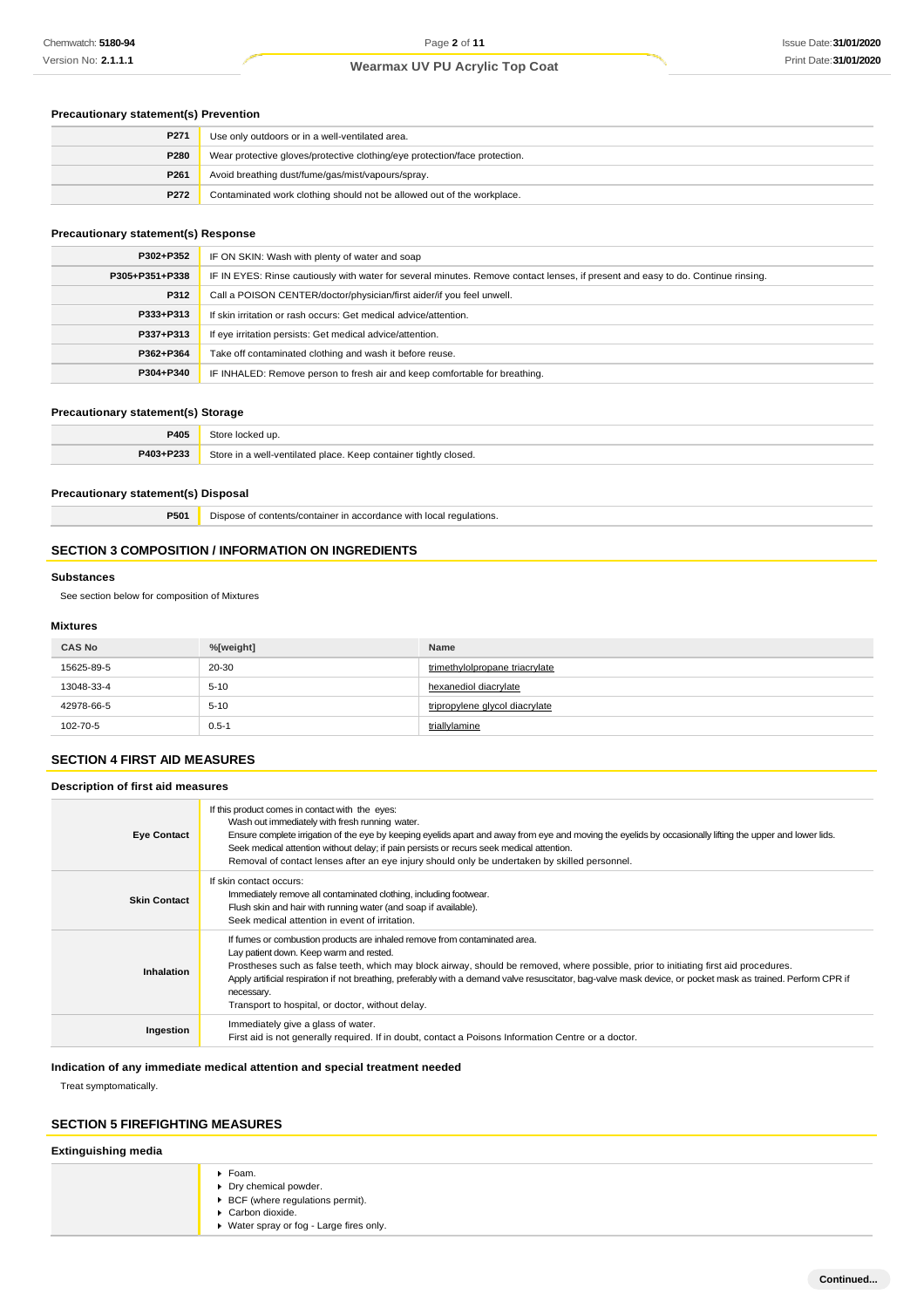### **Special hazards arising from the substrate or mixture**

| opecial hazards arising from the substrate of infixitie |                                                                                                                                                                                                                                                                                                                                                                                                                                                                                                                                                                                                                                                                                                                               |  |  |
|---------------------------------------------------------|-------------------------------------------------------------------------------------------------------------------------------------------------------------------------------------------------------------------------------------------------------------------------------------------------------------------------------------------------------------------------------------------------------------------------------------------------------------------------------------------------------------------------------------------------------------------------------------------------------------------------------------------------------------------------------------------------------------------------------|--|--|
| <b>Fire Incompatibility</b>                             | Avoid contamination with oxidising agents i.e. nitrates, oxidising acids, chlorine bleaches, pool chlorine etc. as ignition may result                                                                                                                                                                                                                                                                                                                                                                                                                                                                                                                                                                                        |  |  |
| <b>Advice for firefighters</b>                          |                                                                                                                                                                                                                                                                                                                                                                                                                                                                                                                                                                                                                                                                                                                               |  |  |
| <b>Fire Fighting</b>                                    | Alert Fire Brigade and tell them location and nature of hazard.<br>May be violently or explosively reactive.<br>Wear full body protective clothing with breathing apparatus.<br>Prevent, by any means available, spillage from entering drains or water course.<br>Fight fire from a safe distance, with adequate cover.<br>If safe, switch off electrical equipment until vapour fire hazard removed.<br>Use water delivered as a fine spray to control the fire and cool adjacent area.<br>Avoid spraying water onto liquid pools.<br>Do not approach containers suspected to be hot.<br>Cool fire exposed containers with water spray from a protected location.<br>If safe to do so, remove containers from path of fire. |  |  |
| <b>Fire/Explosion Hazard</b>                            | Combustible.<br>Slight fire hazard when exposed to heat or flame.<br>Heating may cause expansion or decomposition leading to violent rupture of containers.<br>On combustion, may emit toxic fumes of carbon monoxide (CO).<br>May emit acrid smoke.<br>Mists containing combustible materials may be explosive.<br>Combustion products include,: carbon dioxide (CO2), other pyrolysis products typical of burning organic materialMay emit clouds of acrid smokeMay emit<br>poisonous fumes. May emit corrosive fumes.                                                                                                                                                                                                      |  |  |

### **SECTION 6 ACCIDENTAL RELEASE MEASURES**

### **Personal precautions, protective equipment and emergency procedures**

| <b>Minor Spills</b> | Remove all ignition sources.<br>Clean up all spills immediately.<br>Avoid breathing vapours and contact with skin and eyes.<br>Control personal contact with the substance, by using protective equipment.<br>Contain and absorb spill with sand, earth, inert material or vermiculite.<br>Wipe up.<br>Place in a suitable, labelled container for waste disposal.                                                                                                                                                                                                                                                                                                                                                                                                                                            |
|---------------------|---------------------------------------------------------------------------------------------------------------------------------------------------------------------------------------------------------------------------------------------------------------------------------------------------------------------------------------------------------------------------------------------------------------------------------------------------------------------------------------------------------------------------------------------------------------------------------------------------------------------------------------------------------------------------------------------------------------------------------------------------------------------------------------------------------------|
| <b>Major Spills</b> | <b>DO NOT</b> touch the spill material<br>Moderate hazard.<br>Clear area of personnel and move upwind.<br>Alert Fire Brigade and tell them location and nature of hazard.<br>Wear breathing apparatus plus protective gloves.<br>Prevent, by any means available, spillage from entering drains or water course.<br>No smoking, naked lights or ignition sources.<br>Increase ventilation.<br>Stop leak if safe to do so.<br>Contain spill with sand, earth or vermiculite.<br>Collect recoverable product into labelled containers for recycling.<br>Absorb remaining product with sand, earth or vermiculite.<br>Collect solid residues and seal in labelled drums for disposal.<br>Wash area and prevent runoff into drains.<br>If contamination of drains or waterways occurs, advise emergency services. |

Personal Protective Equipment advice is contained in Section 8 of the SDS.

### **SECTION 7 HANDLING AND STORAGE**

#### **Precautions for safe handling**

|               | • Most acrylic monomers have low viscosity therefore pouring, material transfer and processing of these materials do not necessitate heating.<br>▶ Viscous monomers may require heating to facilitate handling. To facilitate product transfer from original containers, product must be heated to no more than<br>60 deg. C. (140 F.), for not more than 24 hours.<br>Do NOT use localised heat sources such as band heaters to heat/melt product.<br>• Do NOT use steam.<br>► Hot boxes or hot rooms are recommended for heating/melting material. The hot box or hot room should be set a maximum temperature of 60 deg. C. (140 F.).                                                                                                                                                                                                                                                                                                                                                                                                                                                                                                                                                                                                                                                                                                                                                                                                                                                                                                                                                                                                                                                                                                                                                                                                                                                              |
|---------------|-------------------------------------------------------------------------------------------------------------------------------------------------------------------------------------------------------------------------------------------------------------------------------------------------------------------------------------------------------------------------------------------------------------------------------------------------------------------------------------------------------------------------------------------------------------------------------------------------------------------------------------------------------------------------------------------------------------------------------------------------------------------------------------------------------------------------------------------------------------------------------------------------------------------------------------------------------------------------------------------------------------------------------------------------------------------------------------------------------------------------------------------------------------------------------------------------------------------------------------------------------------------------------------------------------------------------------------------------------------------------------------------------------------------------------------------------------------------------------------------------------------------------------------------------------------------------------------------------------------------------------------------------------------------------------------------------------------------------------------------------------------------------------------------------------------------------------------------------------------------------------------------------------|
| Safe handling | Do NOT overheat - this may compromise product quality and /or result in an uncontrolled hazardous polymerisation.<br>If product freezes, heat as indicated above and mix gently to redistribute the inhibitor. Product should be consumed in its entirety after heating/ melting; avoid<br>multiple "reheats" which may affect product quality or result in product degradation.<br>▶ Product should be packaged with inhibitor(s). Unless inhibited, product may polymerise, raising temperature and pressure, possibly rupturing container.<br>Check inhibitor level periodically, adding to bulk material if needed. In addition, the product's inhibitor(s) require the presence of dissolved oxygen. Maintain,<br>at a minimum, the original headspace in the product container and do NOT blanket or mix with oxygen-free gas as it renders the inhibitor ineffective. Ensure<br>air space (oxygen) is present during product heating / melting.<br>Store product indoors at temperatures greater than the product's freeing point (or greater than 0 deg. C. (32 F).) if no freezing point available and below 38<br>$\cdot$ deg. C (100 F.).<br>Avoid prolonged storage (longer than shelf-life) storage temperatures above 38 deg. C (100 F.).<br>► Store in tightly closed containers in a properly vented storage area away from heat, sparks, open flame, strong oxidisers, radiation and other initiators.<br>Prevent contamination by foreign materials.<br>Prevent moisture contact.<br>Use only non-sparking tools and limit storage time. Unless specified elsewhere, shelf-life is 6 months from receipt.<br>DO NOT allow clothing wet with material to stay in contact with skin<br>Avoid all personal contact, including inhalation.<br>▶ Wear protective clothing when risk of exposure occurs.<br>Use in a well-ventilated area.<br>Prevent concentration in hollows and sumps. |
|               |                                                                                                                                                                                                                                                                                                                                                                                                                                                                                                                                                                                                                                                                                                                                                                                                                                                                                                                                                                                                                                                                                                                                                                                                                                                                                                                                                                                                                                                                                                                                                                                                                                                                                                                                                                                                                                                                                                       |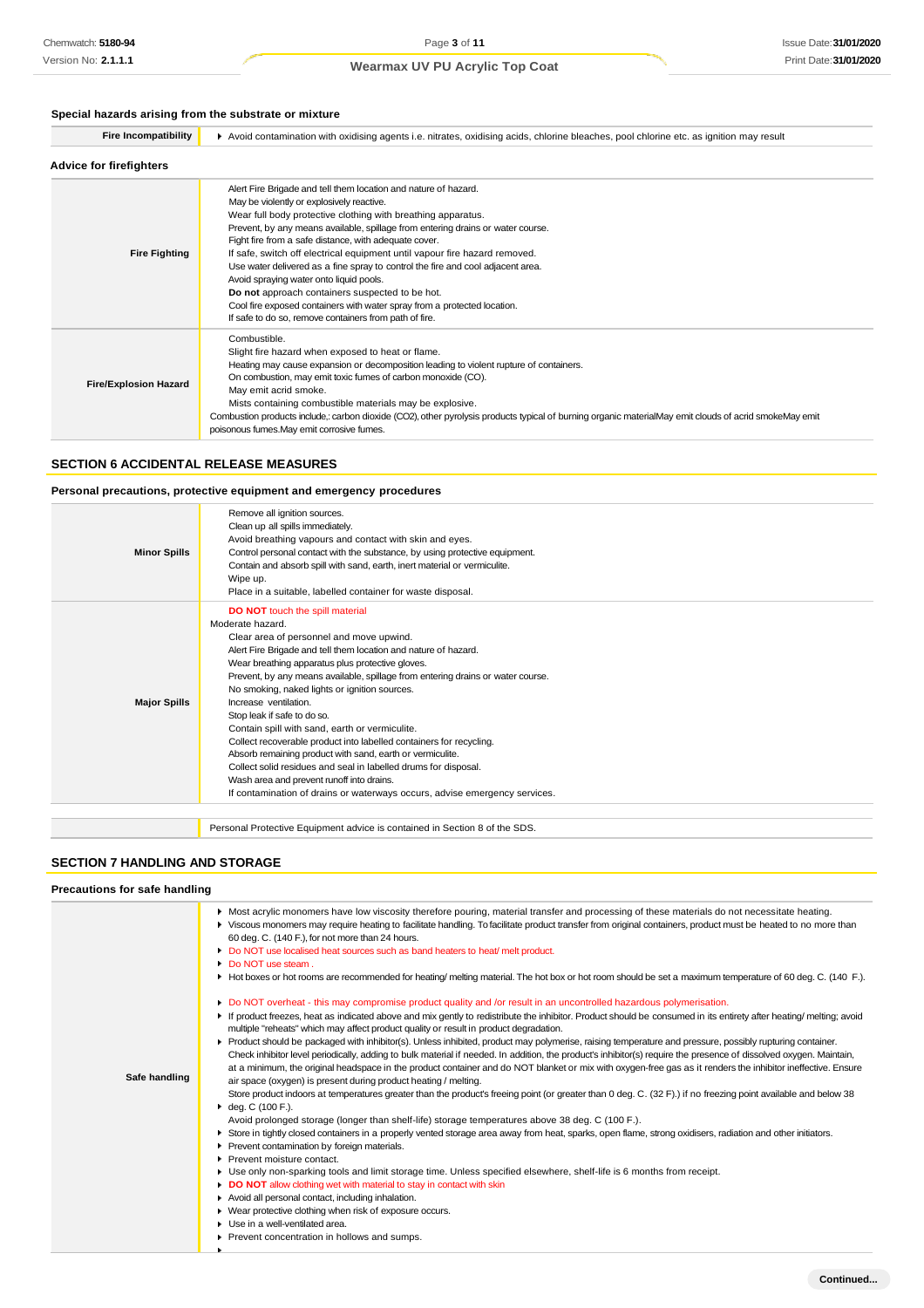|                   | DO NOT enter confined spaces until atmosphere has been checked.<br>Avoid smoking, naked lights or ignition sources.<br>Avoid contact with incompatible materials.<br>When handling, DO NOT eat, drink or smoke.<br>Keep containers securely sealed when not in use.<br>Avoid physical damage to containers.<br>Always wash hands with soap and water after handling.<br>Work clothes should be laundered separately.                                                                                                                                                                                                                                                                                                                                                                                             |
|-------------------|------------------------------------------------------------------------------------------------------------------------------------------------------------------------------------------------------------------------------------------------------------------------------------------------------------------------------------------------------------------------------------------------------------------------------------------------------------------------------------------------------------------------------------------------------------------------------------------------------------------------------------------------------------------------------------------------------------------------------------------------------------------------------------------------------------------|
|                   | Use good occupational work practice.<br>Observe manufacturer's storage and handling recommendations contained within this SDS.<br>Atmosphere should be regularly checked against established exposure standards to ensure safe working conditions.                                                                                                                                                                                                                                                                                                                                                                                                                                                                                                                                                               |
| Other information | Polymerisation may occur slowly at room temperature.<br>Storage requires stabilising inhibitor content and dissolved oxygen content to be monitored. Refer to manufacturer's recommended levels.<br>DO NOT overfill containers so as to maintain free head space above product.<br>Blanketing or sparging with nitrogen or oxygen free gas will deactivate stabiliser.<br>Store below 38 deg. C.<br>Store in original containers.<br>Keep containers securely sealed.<br>No smoking, naked lights or ignition sources.<br>Store in a cool, dry, well-ventilated area.<br>Store away from incompatible materials and foodstuff containers.<br>Protect containers against physical damage and check regularly for leaks.<br>Observe manufacturer's storage and handling recommendations contained within this SDS. |

### **Conditions for safe storage, including any incompatibilities**

| Suitable container      | Metal can or drum<br>Packaging as recommended by manufacturer.<br>Check all containers are clearly labelled and free from leaks.                                                                                                                                                                                                                                                                                                                                                                                                                                                                                                                                                                                                                                                                                                                                                                                                                                                                                                                |
|-------------------------|-------------------------------------------------------------------------------------------------------------------------------------------------------------------------------------------------------------------------------------------------------------------------------------------------------------------------------------------------------------------------------------------------------------------------------------------------------------------------------------------------------------------------------------------------------------------------------------------------------------------------------------------------------------------------------------------------------------------------------------------------------------------------------------------------------------------------------------------------------------------------------------------------------------------------------------------------------------------------------------------------------------------------------------------------|
| Storage incompatibility | Polymerisation may occur slowly at room temperature.<br>Storage requires stabilising inhibitor content and dissolved oxygen content to be monitored. Refer to manufacturer's recommended levels.<br>DO NOT overfill containers so as to maintain free head space above product.<br>Blanketing or sparging with nitrogen or oxygen free gas will deactivate stabiliser.<br>Store below 38 deg.C.<br>for multifunctional acrylates:<br>Avoid exposure to free radical initiators (peroxides, persulfates), iron, rust, oxidisers, and strong acids and strong bases.<br>Avoid heat, flame, sunlight, X-rays or ultra-violet radiation.<br>Storage beyond expiration date, may initiate polymerisation. Polymerisation of large quantities may be violent (even explosive)<br>Contamination with polymerisation catalysts - peroxides, persulfates, oxidising agents - also strong acids, strong alkalies, will cause polymerisation with<br>exotherm - generation of heat.<br>Polymerisation of large quantities may be violent - even explosive. |

### **SECTION 8 EXPOSURE CONTROLS / PERSONAL PROTECTION**

### **Control parameters**

### **OCCUPATIONAL EXPOSURE LIMITS (OEL)**

### **INGREDIENT DATA**

Not Available

### **EMERGENCY LIMITS**

| Ingredient            | <b>Material name</b>        | TEEL-1           | TEEL-2    | TEEL-3    |
|-----------------------|-----------------------------|------------------|-----------|-----------|
| hexanediol diacrylate | Hexanediol diacrylate, 1,6- | $3 \text{ ma/m}$ | 170 mg/m3 | 990 mg/m3 |
|                       |                             |                  |           |           |

| Ingredient                     | Original IDLH | <b>Revised IDLH</b> |
|--------------------------------|---------------|---------------------|
| trimethylolpropane triacrylate | Not Available | Not Available       |
| hexanediol diacrylate          | Not Available | Not Available       |
| tripropylene glycol diacrylate | Not Available | Not Available       |
| triallylamine                  | Not Available | Not Available       |

#### **Exposure controls**

| Appropriate engineering<br>controls                                                                                                                                                                                                                        | Engineering controls are used to remove a hazard or place a barrier between the worker and the hazard. Well-designed engineering controls can be highly<br>effective in protecting workers and will typically be independent of worker interactions to provide this high level of protection.<br>The basic types of engineering controls are:<br>Process controls which involve changing the way a job activity or process is done to reduce the risk.<br>Enclosure and/or isolation of emission source which keeps a selected hazard "physically" away from the worker and ventilation that strategically "adds" and<br>"removes" air in the work environment. Ventilation can remove or dilute an air contaminant if designed properly. The design of a ventilation system must match<br>the particular process and chemical or contaminant in use.<br>Employers may need to use multiple types of controls to prevent employee overexposure.<br>General exhaust is adequate under normal operating conditions. Local exhaust ventilation may be required in special circumstances. If risk of overexposure<br>exists, wear approved respirator. Supplied-air type respirator may be required in special circumstances. Correct fit is essential to ensure adequate protection.<br>Provide adequate ventilation in warehouses and enclosed storage areas. Air contaminants generated in the workplace possess varying "escape" velocities<br>which, in turn, determine the "capture velocities" of fresh circulating air required to effectively remove the contaminant. |  |  |  |
|------------------------------------------------------------------------------------------------------------------------------------------------------------------------------------------------------------------------------------------------------------|----------------------------------------------------------------------------------------------------------------------------------------------------------------------------------------------------------------------------------------------------------------------------------------------------------------------------------------------------------------------------------------------------------------------------------------------------------------------------------------------------------------------------------------------------------------------------------------------------------------------------------------------------------------------------------------------------------------------------------------------------------------------------------------------------------------------------------------------------------------------------------------------------------------------------------------------------------------------------------------------------------------------------------------------------------------------------------------------------------------------------------------------------------------------------------------------------------------------------------------------------------------------------------------------------------------------------------------------------------------------------------------------------------------------------------------------------------------------------------------------------------------------------------------------------------------------------|--|--|--|
| Type of Contaminant:                                                                                                                                                                                                                                       |                                                                                                                                                                                                                                                                                                                                                                                                                                                                                                                                                                                                                                                                                                                                                                                                                                                                                                                                                                                                                                                                                                                                                                                                                                                                                                                                                                                                                                                                                                                                                                            |  |  |  |
|                                                                                                                                                                                                                                                            | $0.25 - 0.5$ m/s (50-100<br>solvent, vapours, degreasing etc., evaporating from tank (in still air).<br>f/min)                                                                                                                                                                                                                                                                                                                                                                                                                                                                                                                                                                                                                                                                                                                                                                                                                                                                                                                                                                                                                                                                                                                                                                                                                                                                                                                                                                                                                                                             |  |  |  |
| aerosols, fumes from pouring operations, intermittent container filling, low speed conveyer transfers, welding, spray drift, plating<br>0.5-1 m/s (100-200<br>acid fumes, pickling (released at low velocity into zone of active generation)<br>$f/min.$ ) |                                                                                                                                                                                                                                                                                                                                                                                                                                                                                                                                                                                                                                                                                                                                                                                                                                                                                                                                                                                                                                                                                                                                                                                                                                                                                                                                                                                                                                                                                                                                                                            |  |  |  |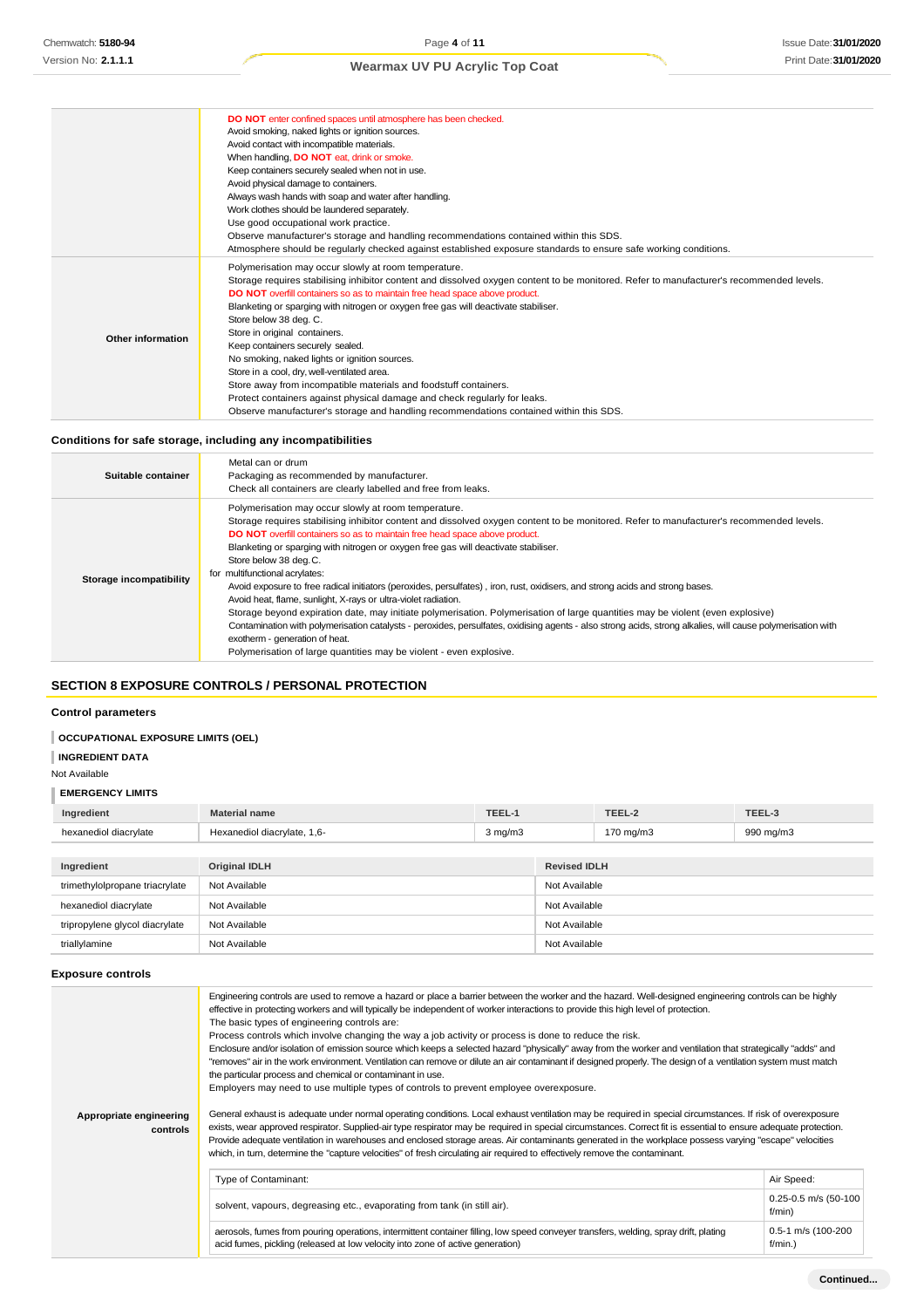|                              | 1-2.5 m/s (200-500<br>direct spray, spray painting in shallow booths, drum filling, conveyer loading, crusher dusts, gas discharge (active generation into<br>zone of rapid air motion)<br>f/min.)                                                                                                                                                                                                                                                                                                                                                                                                                                                                                                                                                                                                                                                                                                                                                                                                                                                                                                                                                                                                                                                                                                                                                                                                                                                                                                                                                                                                                                                                                                                                                                                                                                                                                                                                                                                                                                                                                                                                                                                    |                                                                                                                                                                                                                                                                                                                                                                           |                                  |                      |  |
|------------------------------|---------------------------------------------------------------------------------------------------------------------------------------------------------------------------------------------------------------------------------------------------------------------------------------------------------------------------------------------------------------------------------------------------------------------------------------------------------------------------------------------------------------------------------------------------------------------------------------------------------------------------------------------------------------------------------------------------------------------------------------------------------------------------------------------------------------------------------------------------------------------------------------------------------------------------------------------------------------------------------------------------------------------------------------------------------------------------------------------------------------------------------------------------------------------------------------------------------------------------------------------------------------------------------------------------------------------------------------------------------------------------------------------------------------------------------------------------------------------------------------------------------------------------------------------------------------------------------------------------------------------------------------------------------------------------------------------------------------------------------------------------------------------------------------------------------------------------------------------------------------------------------------------------------------------------------------------------------------------------------------------------------------------------------------------------------------------------------------------------------------------------------------------------------------------------------------|---------------------------------------------------------------------------------------------------------------------------------------------------------------------------------------------------------------------------------------------------------------------------------------------------------------------------------------------------------------------------|----------------------------------|----------------------|--|
|                              | grinding, abrasive blasting, tumbling, high speed wheel generated dusts (released at high initial velocity into zone of very high rapid<br>air motion)<br>f/min.)                                                                                                                                                                                                                                                                                                                                                                                                                                                                                                                                                                                                                                                                                                                                                                                                                                                                                                                                                                                                                                                                                                                                                                                                                                                                                                                                                                                                                                                                                                                                                                                                                                                                                                                                                                                                                                                                                                                                                                                                                     |                                                                                                                                                                                                                                                                                                                                                                           |                                  | 2.5-10 m/s (500-2000 |  |
|                              | Within each range the appropriate value depends on:                                                                                                                                                                                                                                                                                                                                                                                                                                                                                                                                                                                                                                                                                                                                                                                                                                                                                                                                                                                                                                                                                                                                                                                                                                                                                                                                                                                                                                                                                                                                                                                                                                                                                                                                                                                                                                                                                                                                                                                                                                                                                                                                   |                                                                                                                                                                                                                                                                                                                                                                           |                                  |                      |  |
|                              | Lower end of the range                                                                                                                                                                                                                                                                                                                                                                                                                                                                                                                                                                                                                                                                                                                                                                                                                                                                                                                                                                                                                                                                                                                                                                                                                                                                                                                                                                                                                                                                                                                                                                                                                                                                                                                                                                                                                                                                                                                                                                                                                                                                                                                                                                |                                                                                                                                                                                                                                                                                                                                                                           | Upper end of the range           |                      |  |
|                              | 1: Room air currents minimal or favourable to capture                                                                                                                                                                                                                                                                                                                                                                                                                                                                                                                                                                                                                                                                                                                                                                                                                                                                                                                                                                                                                                                                                                                                                                                                                                                                                                                                                                                                                                                                                                                                                                                                                                                                                                                                                                                                                                                                                                                                                                                                                                                                                                                                 |                                                                                                                                                                                                                                                                                                                                                                           | 1: Disturbing room air currents  |                      |  |
|                              | 2: Contaminants of low toxicity or of nuisance value only.                                                                                                                                                                                                                                                                                                                                                                                                                                                                                                                                                                                                                                                                                                                                                                                                                                                                                                                                                                                                                                                                                                                                                                                                                                                                                                                                                                                                                                                                                                                                                                                                                                                                                                                                                                                                                                                                                                                                                                                                                                                                                                                            |                                                                                                                                                                                                                                                                                                                                                                           | 2: Contaminants of high toxicity |                      |  |
|                              | 3: Intermittent, low production.                                                                                                                                                                                                                                                                                                                                                                                                                                                                                                                                                                                                                                                                                                                                                                                                                                                                                                                                                                                                                                                                                                                                                                                                                                                                                                                                                                                                                                                                                                                                                                                                                                                                                                                                                                                                                                                                                                                                                                                                                                                                                                                                                      |                                                                                                                                                                                                                                                                                                                                                                           | 3: High production, heavy use    |                      |  |
|                              | 4: Large hood or large air mass in motion                                                                                                                                                                                                                                                                                                                                                                                                                                                                                                                                                                                                                                                                                                                                                                                                                                                                                                                                                                                                                                                                                                                                                                                                                                                                                                                                                                                                                                                                                                                                                                                                                                                                                                                                                                                                                                                                                                                                                                                                                                                                                                                                             |                                                                                                                                                                                                                                                                                                                                                                           | 4: Small hood-local control only |                      |  |
|                              | Simple theory shows that air velocity falls rapidly with distance away from the opening of a simple extraction pipe. Velocity generally decreases with the square<br>of distance from the extraction point (in simple cases). Therefore the air speed at the extraction point should be adjusted, accordingly, after reference to<br>distance from the contaminating source. The air velocity at the extraction fan, for example, should be a minimum of 1-2 m/s (200-400 f/min) for extraction of<br>solvents generated in a tank 2 meters distant from the extraction point. Other mechanical considerations, producing performance deficits within the extraction<br>apparatus, make it essential that theoretical air velocities are multiplied by factors of 10 or more when extraction systems are installed or used.                                                                                                                                                                                                                                                                                                                                                                                                                                                                                                                                                                                                                                                                                                                                                                                                                                                                                                                                                                                                                                                                                                                                                                                                                                                                                                                                                           |                                                                                                                                                                                                                                                                                                                                                                           |                                  |                      |  |
| <b>Personal protection</b>   |                                                                                                                                                                                                                                                                                                                                                                                                                                                                                                                                                                                                                                                                                                                                                                                                                                                                                                                                                                                                                                                                                                                                                                                                                                                                                                                                                                                                                                                                                                                                                                                                                                                                                                                                                                                                                                                                                                                                                                                                                                                                                                                                                                                       |                                                                                                                                                                                                                                                                                                                                                                           |                                  |                      |  |
| Eye and face protection      | Safety glasses with side shields.<br>Chemical goggles.<br>▶ Contact lenses may pose a special hazard; soft contact lenses may absorb and concentrate irritants. A written policy document, describing the wearing of<br>lenses or restrictions on use, should be created for each workplace or task. This should include a review of lens absorption and adsorption for the class of<br>chemicals in use and an account of injury experience. Medical and first-aid personnel should be trained in their removal and suitable equipment should be<br>readily available. In the event of chemical exposure, begin eye irrigation immediately and remove contact lens as soon as practicable. Lens should be removed<br>at the first signs of eye redness or irritation - lens should be removed in a clean environment only after workers have washed hands thoroughly. [CDC NIOSH<br>Current Intelligence Bulletin 59], [AS/NZS 1336 or national equivalent]                                                                                                                                                                                                                                                                                                                                                                                                                                                                                                                                                                                                                                                                                                                                                                                                                                                                                                                                                                                                                                                                                                                                                                                                                          |                                                                                                                                                                                                                                                                                                                                                                           |                                  |                      |  |
| <b>Skin protection</b>       | See Hand protection below                                                                                                                                                                                                                                                                                                                                                                                                                                                                                                                                                                                                                                                                                                                                                                                                                                                                                                                                                                                                                                                                                                                                                                                                                                                                                                                                                                                                                                                                                                                                                                                                                                                                                                                                                                                                                                                                                                                                                                                                                                                                                                                                                             |                                                                                                                                                                                                                                                                                                                                                                           |                                  |                      |  |
|                              | NOTE:<br>The material may produce skin sensitisation in predisposed individuals. Care must be taken, when removing gloves and other protective equipment, to avoid<br>all possible skin contact.<br>► Contaminated leather items, such as shoes, belts and watch-bands should be removed and destroyed.<br>The selection of suitable gloves does not only depend on the material, but also on further marks of quality which vary from manufacturer to manufacturer. Where<br>the chemical is a preparation of several substances, the resistance of the glove material can not be calculated in advance and has therefore to be checked prior<br>to the application.<br>The exact break through time for substances has to be obtained from the manufacturer of the protective gloves and has to be observed when making a final<br>choice.<br>Suitability and durability of glove type is dependent on usage. Important factors in the selection of gloves include:<br>Firequency and duration of contact,<br>• chemical resistance of glove material,<br>▶ glove thickness and<br>$\bullet$ dexterity<br>Select gloves tested to a relevant standard (e.g. Europe EN 374, US F739, AS/NZS 2161.1 or national equivalent).<br>> When prolonged or frequently repeated contact may occur, a glove with a protection class of 5 or higher (breakthrough time greater than 240 minutes<br>according to EN 374, AS/NZS 2161.10.1 or national equivalent) is recommended.<br>> When only brief contact is expected, a glove with a protection class of 3 or higher (breakthrough time greater than 60 minutes according to EN 374, AS/NZS<br>2161.10.1 or national equivalent) is recommended.<br>► Some glove polymer types are less affected by movement and this should be taken into account when considering gloves for long-term use.<br>Contaminated gloves should be replaced.<br>Gloves must only be wom on clean hands. After using gloves, hands should be washed and dried thoroughly. Application of a non-perfumed moisturiser is<br>recommended.<br>General warning: Do NOT use latex gloves! Use only recommended gloves - using the wrong gloves may increase the risk: |                                                                                                                                                                                                                                                                                                                                                                           |                                  |                      |  |
| <b>Hands/feet protection</b> | <b>Exposure condition</b><br>Short time use; (few minutes less than 0.5 hour)<br>Little physical stress                                                                                                                                                                                                                                                                                                                                                                                                                                                                                                                                                                                                                                                                                                                                                                                                                                                                                                                                                                                                                                                                                                                                                                                                                                                                                                                                                                                                                                                                                                                                                                                                                                                                                                                                                                                                                                                                                                                                                                                                                                                                               | Use of thin nitrile rubber gloves:<br>Nitrile rubber (0.1 mm)<br>Excellent tactibility ("feel"), powder-free<br>Disposable<br>Inexpensive<br>Give adequate protection to low molecular weigh acrylic monomers<br>Use of medium thick nitrile rubber gloves<br>Nitrile rubber, NRL (latex) free; <0.45 mm                                                                  |                                  |                      |  |
|                              | <b>Exposure condition</b><br>Medium time use;<br>less than 4 hours<br>Physical stress (opening drums, using tools, etc.)                                                                                                                                                                                                                                                                                                                                                                                                                                                                                                                                                                                                                                                                                                                                                                                                                                                                                                                                                                                                                                                                                                                                                                                                                                                                                                                                                                                                                                                                                                                                                                                                                                                                                                                                                                                                                                                                                                                                                                                                                                                              | Moderate tactibility ("feel"), powder-free<br>Disposable<br>Moderate price<br>Gives adequate protection for most acrylates up to 4 hours<br>Do NOT give adequate protection to low molecular weight monomers at exposures longer than 1 hour                                                                                                                              |                                  |                      |  |
|                              | <b>Exposure condition</b><br>Long time<br>Cleaning operations                                                                                                                                                                                                                                                                                                                                                                                                                                                                                                                                                                                                                                                                                                                                                                                                                                                                                                                                                                                                                                                                                                                                                                                                                                                                                                                                                                                                                                                                                                                                                                                                                                                                                                                                                                                                                                                                                                                                                                                                                                                                                                                         | Nitrile rubber, NRL (latex) free; >0.56 mm<br>low tactibility ("feel"), powder free<br>High price<br>Gives adequate protection for most acrylates in combination with commonly used solvents up to 8 hours<br>Do NOT give adequate protection to low molecular weight monomers at exposures longer than 1 hour<br>Avoid use of ketones and acetates in wash-up solutions. |                                  |                      |  |
|                              | Where none of this gloves ensure safe handling (for example in long term handling of acrylates containing high levels of acetates and/or ketones, use                                                                                                                                                                                                                                                                                                                                                                                                                                                                                                                                                                                                                                                                                                                                                                                                                                                                                                                                                                                                                                                                                                                                                                                                                                                                                                                                                                                                                                                                                                                                                                                                                                                                                                                                                                                                                                                                                                                                                                                                                                 |                                                                                                                                                                                                                                                                                                                                                                           |                                  |                      |  |

Guide to the Classification and Labelling of UV/EB Acrylates Third edition, 231 October 2007 - Cefic

laminated multilayer gloves.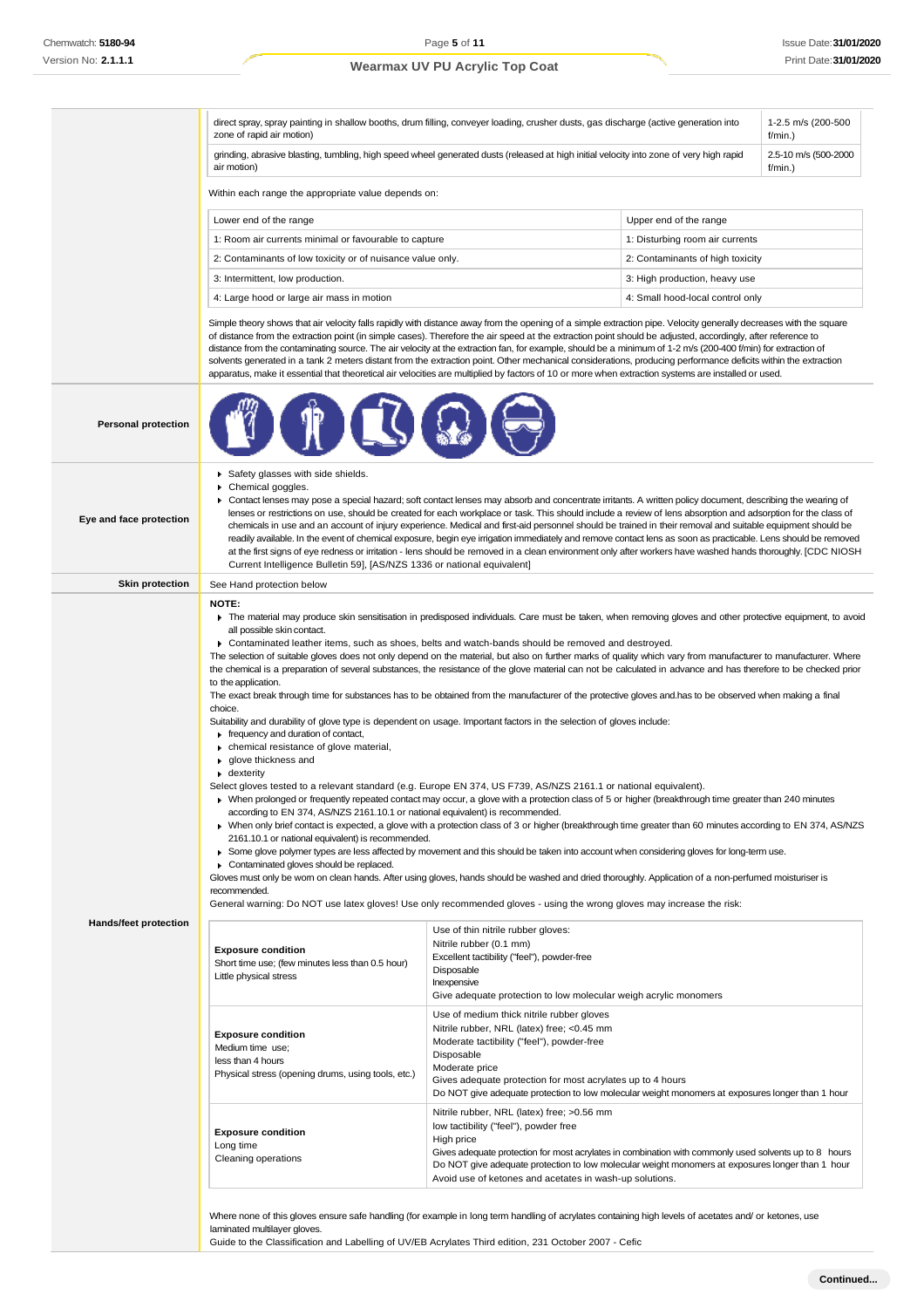| <b>Body protection</b> | See Other protection below                                                              |
|------------------------|-----------------------------------------------------------------------------------------|
| Other protection       | Overalls.<br>P.V.C. apron.<br>Barrier cream.<br>Skin cleansing cream.<br>Eye wash unit. |
| <b>Thermal hazards</b> | Not Available                                                                           |

#### **Recommended material(s)**

**GLOVE SELECTION INDEX**

Glove selection is based on a modified presentation of the:

*"***Forsberg Clothing Performance Index".**

The effect(s) of the following substance(s) are taken into account in the *computergenerated* selection:

Wearmax UV PU Acrylic Top Coat

| Material       | CPI |
|----------------|-----|
| <b>NITRILE</b> | С   |
| PE/EVAL/PE     | C   |
| <b>VITON</b>   | С   |

\* CPI - Chemwatch Performance Index

A: Best Selection

B: Satisfactory; may degrade after 4 hours continuous immersion

C: Poor to Dangerous Choice for other than short term immersion

**NOTE**: As a series of factors will influence the actual performance of the glove, a final selection must be based on detailed observation. -

\* Where the glove is to be used on a short term, casual or infrequent basis, factors such as

"feel" or convenience (e.g. disposability), may dictate a choice of gloves which might otherwise be unsuitable following long-term or frequent use. A qualified practitioner should be consulted.

Appearance **Clear liquid**; does not mix with water.

### **SECTION 9 PHYSICAL AND CHEMICAL PROPERTIES**

#### **Information on basic physical and chemical properties**

**Respiratory protection**

Type AK-P Filter of sufficient capacity. (AS/NZS 1716 & 1715, EN 143:2000 & 149:2001, ANSI Z88 or national equivalent)

Where the concentration of gas/particulates in the breathing zone, approaches or exceeds the "Exposure Standard" (or ES), respiratory protection is required.

Degree of protection varies with both face-piece and Class of filter; the nature of protection varies with Type of filter.

| <b>Required Minimum</b><br><b>Protection Factor</b> | Half-Face<br>Respirator | <b>Full-Face</b><br>Respirator     | <b>Powered Air</b><br>Respirator        |
|-----------------------------------------------------|-------------------------|------------------------------------|-----------------------------------------|
| up to $10 \times ES$                                | AK-AUS P2               | ٠                                  | AK-PAPR-AUS /<br>Class 1 P <sub>2</sub> |
| up to $50 \times ES$                                | ٠                       | AK-AUS / Class<br>1 P <sub>2</sub> |                                         |
| up to $100 \times ES$                               | -                       | AK-2 P2                            | AK-PAPR-2 P2 ^                          |

#### ^ - Full-face

A(All classes) = Organic vapours, B AUS or B1 = Acid gasses, B2 = Acid gas or hydrogen cyanide(HCN), B3 = Acid gas or hydrogen cyanide(HCN), E = Sulfur dioxide(SO2), G = Agricultural chemicals,  $K =$  Ammonia(NH3), Hg = Mercury, NO = Oxides of nitrogen, MB = Methyl bromide, AX = Low boiling point organic compounds(below 65 degC)

| <b>Physical state</b>                           | Liquid         | Relative density (Water = 1)                      | $-1.1$                       |
|-------------------------------------------------|----------------|---------------------------------------------------|------------------------------|
| Odour                                           | Not Available  | <b>Partition coefficient</b><br>n-octanol / water | Not Available                |
| <b>Odour threshold</b>                          | Not Available  | Auto-ignition temperature<br>$(^{\circ}C)$        | Not Available                |
| pH (as supplied)                                | Not Applicable | Decomposition<br>temperature                      | Not Available                |
| Melting point / freezing<br>point (°C)          | Not Available  | Viscosity (cSt)                                   | $40 \pm 10$ seconds (Din #6) |
| Initial boiling point and<br>boiling range (°C) | Not Available  | Molecular weight (g/mol)                          | Not Applicable               |
| Flash point (°C)                                | >100           | <b>Taste</b>                                      | Not Available                |
| <b>Evaporation rate</b>                         | Not Available  | <b>Explosive properties</b>                       | Not Available                |
| Flammability                                    | Not Applicable | <b>Oxidising properties</b>                       | Not Available                |
| Upper Explosive Limit (%)                       | Not Available  | Surface Tension (dyn/cm or<br>$mN/m$ )            | Not Available                |
| Lower Explosive Limit (%)                       | Not Available  | <b>Volatile Component (%vol)</b>                  | <1                           |
| Vapour pressure (kPa)                           | Not Available  | Gas group                                         | Not Available                |
| Solubility in water (g/L)                       | Immiscible     | pH as a solution (1%)                             | Not Applicable               |
| Vapour density (Air = 1)                        | Not Available  | VOC g/L                                           | Not Available                |
|                                                 |                |                                                   |                              |

### **SECTION 10 STABILITY AND REACTIVITY**

| Reactivity                            | See section 7                                                                                                                                                                                                                                                                                                                                                                                                                                                                                                                                                                                                                                                                                                                                                                                                          |
|---------------------------------------|------------------------------------------------------------------------------------------------------------------------------------------------------------------------------------------------------------------------------------------------------------------------------------------------------------------------------------------------------------------------------------------------------------------------------------------------------------------------------------------------------------------------------------------------------------------------------------------------------------------------------------------------------------------------------------------------------------------------------------------------------------------------------------------------------------------------|
| <b>Chemical stability</b>             | Polymerisation may occur at elevated temperatures.<br>Polymerisation may be accompanied by generation of heat as exotherm.<br>• Process is self accelerating as heating causes more rapid polymerisation.<br>$\triangleright$ Exotherm may cause boiling with generation of acrid, toxic and flammable vapour.<br>► Polymerisation and exotherm may be violent if contamination with strong acids, amines or catalysts occurs.<br>► Polymerisation and exotherm of material in bulk may be uncontrollable and result in rupture of storage tanks.<br>Polymerisation may occur if stabilising inhibitor becomes depleted by aging.<br>Stabilising inhibitor requires dissolved oxygen to be present in liquid for effective action.<br>Specific storage requirements must be met for stability on ageing and transport. |
| Possibility of hazardous<br>reactions | See section 7                                                                                                                                                                                                                                                                                                                                                                                                                                                                                                                                                                                                                                                                                                                                                                                                          |
| <b>Conditions to avoid</b>            | See section 7                                                                                                                                                                                                                                                                                                                                                                                                                                                                                                                                                                                                                                                                                                                                                                                                          |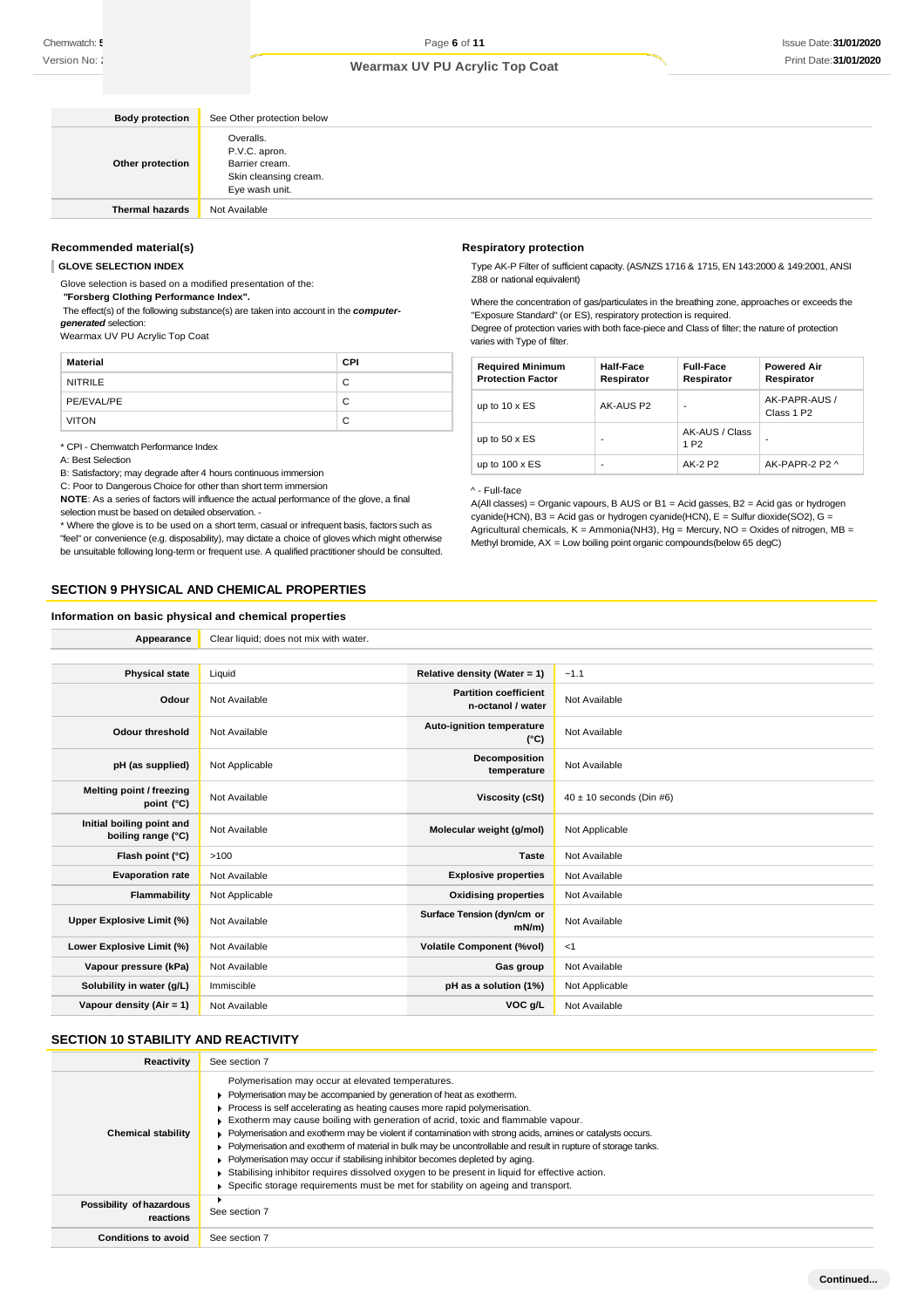Version No: 2

## **Wearmax UV PU Acrylic Top Coat**

**Incompatible materials** See section 7 **Hazardous decomposition**<br>**products** See section 5

**SECTION 11 TOXICOLOGICAL INFORMATION**

### **Information on toxicological effects**

| <b>Inhaled</b>      | The material can cause respiratory irritation in some persons. The body's response to such irritation can cause further lung damage.<br>No report of respiratory illness in humans as a result of exposure to multifunctional acrylates has been found.<br>Inhalation hazard is increased at higher temperatures.<br>Acute effects from inhalation of high vapour concentrations may be chest and nasal irritation with coughing, sneezing, headache and even nausea.                                                                                                                                                                                                                                                                                                                      |
|---------------------|--------------------------------------------------------------------------------------------------------------------------------------------------------------------------------------------------------------------------------------------------------------------------------------------------------------------------------------------------------------------------------------------------------------------------------------------------------------------------------------------------------------------------------------------------------------------------------------------------------------------------------------------------------------------------------------------------------------------------------------------------------------------------------------------|
| Ingestion           | The material has NOT been classified by EC Directives or other classification systems as "harmful by ingestion". This is because of the lack of corroborating<br>animal or human evidence.                                                                                                                                                                                                                                                                                                                                                                                                                                                                                                                                                                                                 |
| <b>Skin Contact</b> | The material may cause moderate inflammation of the skin either following direct contact or after a delay of some time. Repeated exposure can cause contact<br>dermatitis which is characterised by redness, swelling and blistering.<br>All multifunctional acrylates (MFA) produce skin disorders and sensitise the skin and inflammation. Vapours generated by the heat of milling may occur in<br>sufficient concentration to produce inflammation.<br>Open cuts, abraded or irritated skin should not be exposed to this material<br>Entry into the blood-stream, through, for example, cuts, abrasions or lesions, may produce systemic injury with harmful effects. Examine the skin prior to the use<br>of the material and ensure that any external damage is suitably protected. |
| Eye                 | This material may produce eye irritation in some persons and produce eye damage 24 hours or more after instillation. Moderate inflammation may be expected<br>with redness; conjunctivitis may occur with prolonged exposure.                                                                                                                                                                                                                                                                                                                                                                                                                                                                                                                                                              |
| Chronic             | Long-term exposure to respiratory irritants may result in disease of the airways involving difficult breathing and related systemic problems.<br>Skin contact with the material is more likely to cause a sensitisation reaction in some persons compared to the general population.<br>Substance accumulation, in the human body, may occur and may cause some concern following repeated or long-term occupational exposure.<br>There is some evidence that inhaling this product is more likely to cause a sensitisation reaction in some persons compared to the general population.<br>Sensitisation may give severe responses to very low levels of exposure, i.e. hypersensitivity.                                                                                                 |

| Wearmax UV PU Acrylic Top<br>Not Available<br>Not Available<br>Coat                                                                                                                                                                                                                                                            |                                                                                                                                                       |  |  |
|--------------------------------------------------------------------------------------------------------------------------------------------------------------------------------------------------------------------------------------------------------------------------------------------------------------------------------|-------------------------------------------------------------------------------------------------------------------------------------------------------|--|--|
|                                                                                                                                                                                                                                                                                                                                |                                                                                                                                                       |  |  |
| <b>TOXICITY</b><br><b>IRRITATION</b>                                                                                                                                                                                                                                                                                           |                                                                                                                                                       |  |  |
| Dermal (rabbit) LD50: ca.5217 mg/kg[1]<br>Draize = $46/110.0$                                                                                                                                                                                                                                                                  |                                                                                                                                                       |  |  |
| Oral (rat) LD50: >5000 mg/kg[1]<br>Draize = $5.0/8.0$<br>trimethylolpropane                                                                                                                                                                                                                                                    |                                                                                                                                                       |  |  |
| Eye (rabbit): 100 mg Moderate<br>triacrylate                                                                                                                                                                                                                                                                                   |                                                                                                                                                       |  |  |
| Skin (human): 1% Primary Irritant                                                                                                                                                                                                                                                                                              |                                                                                                                                                       |  |  |
| Skin (rabbit):500 mg/24h Moderate                                                                                                                                                                                                                                                                                              |                                                                                                                                                       |  |  |
| <b>TOXICITY</b><br><b>IRRITATION</b>                                                                                                                                                                                                                                                                                           |                                                                                                                                                       |  |  |
| Dermal (rabbit) LD50: 3654 mg/kg <sup>[2]</sup><br>* AIHA                                                                                                                                                                                                                                                                      |                                                                                                                                                       |  |  |
| hexanediol diacrylate<br>Oral (rat) LD50: 5000 mg/kgE <sup>[2]</sup><br>Eye (rabbit): mild *                                                                                                                                                                                                                                   |                                                                                                                                                       |  |  |
| Skin (rabbit): 500 mg/24h SEVERE                                                                                                                                                                                                                                                                                               |                                                                                                                                                       |  |  |
| <b>TOXICITY</b><br><b>IRRITATION</b>                                                                                                                                                                                                                                                                                           |                                                                                                                                                       |  |  |
| Dermal (rabbit) LD50: >2000 mg/kg <sup>*[2]</sup><br>* [Manufacturer H]                                                                                                                                                                                                                                                        |                                                                                                                                                       |  |  |
| Oral (rat) LD50: >2000 mg/kg <sup>[1]</sup><br>Draize = $2.5/8.0*$<br>tripropylene glycol diacrylate                                                                                                                                                                                                                           |                                                                                                                                                       |  |  |
| Eye (rabbit): 100 uL/24h SEVERE                                                                                                                                                                                                                                                                                                |                                                                                                                                                       |  |  |
| Skin (rabbit): 500 mg/24h Moderate                                                                                                                                                                                                                                                                                             |                                                                                                                                                       |  |  |
| <b>TOXICITY</b><br><b>IRRITATION</b>                                                                                                                                                                                                                                                                                           |                                                                                                                                                       |  |  |
| Dermal (rabbit) LD50: 400 mg/kg <sup>[2]</sup><br>Eye (rabbit): 50 mg/20s mild                                                                                                                                                                                                                                                 |                                                                                                                                                       |  |  |
| triallylamine<br>Inhalation (rat) LC50: 554 ppm/8hd <sup>[2]</sup><br>Skin(rabbit):10mg/24h(open)SEVERE                                                                                                                                                                                                                        |                                                                                                                                                       |  |  |
| Oral (rat) LD50: 1030 mg/kgE <sup>[2]</sup>                                                                                                                                                                                                                                                                                    |                                                                                                                                                       |  |  |
| Legend:<br>extracted from RTECS - Register of Toxic Effect of chemical Substances                                                                                                                                                                                                                                              | 1. Value obtained from Europe ECHA Registered Substances - Acute toxicity 2.* Value obtained from manufacturer's SDS. Unless otherwise specified data |  |  |
|                                                                                                                                                                                                                                                                                                                                |                                                                                                                                                       |  |  |
| The following information refers to contact allergens as a group and may not be specific to this product.<br>Contact allergies quickly manifest themselves as contact eczema, more rarely as urticaria or Quincke's oedema. The pathogenesis of contact eczema                                                                 |                                                                                                                                                       |  |  |
| involves a cell-mediated (T lymphocytes) immune reaction of the delayed type. Other allergic skin reactions, e.g. contact urticaria, involve antibody-                                                                                                                                                                         |                                                                                                                                                       |  |  |
| mediated immune reactions. The significance of the contact allergen is not simply determined by its sensitisation potential: the distribution of the substance<br>and the opportunities for contact with it are equally important. A weakly sensitising substance which is widely distributed can be a more important allergen |                                                                                                                                                       |  |  |
| <b>TRIMETHYLOLPROPANE</b><br>than one with stronger sensitising potential with which few individuals come into contact. From a clinical point of view, substances are noteworthy if they<br><b>TRIACRYLATE</b>                                                                                                                 |                                                                                                                                                       |  |  |
|                                                                                                                                                                                                                                                                                                                                | produce an allergic test reaction in more than 1% of the persons tested.                                                                              |  |  |
| as reactive airways dysfunction syndrome (RADS) which can occur following exposure to high levels of highly irritating compound. Key criteria for the                                                                                                                                                                          | Asthma-like symptoms may continue for months or even years after exposure to the material ceases. This may be due to a non-allergenic condition known |  |  |
| diagnosis of RADS include the absence of preceding respiratory disease, in a non-atopic individual, with abrupt onset of persistent asthma-like symptoms<br>within minutes to hours of a documented exposure to the irritant. A reversible airflow pattern, on spirometry, with the presence of moderate to severe             |                                                                                                                                                       |  |  |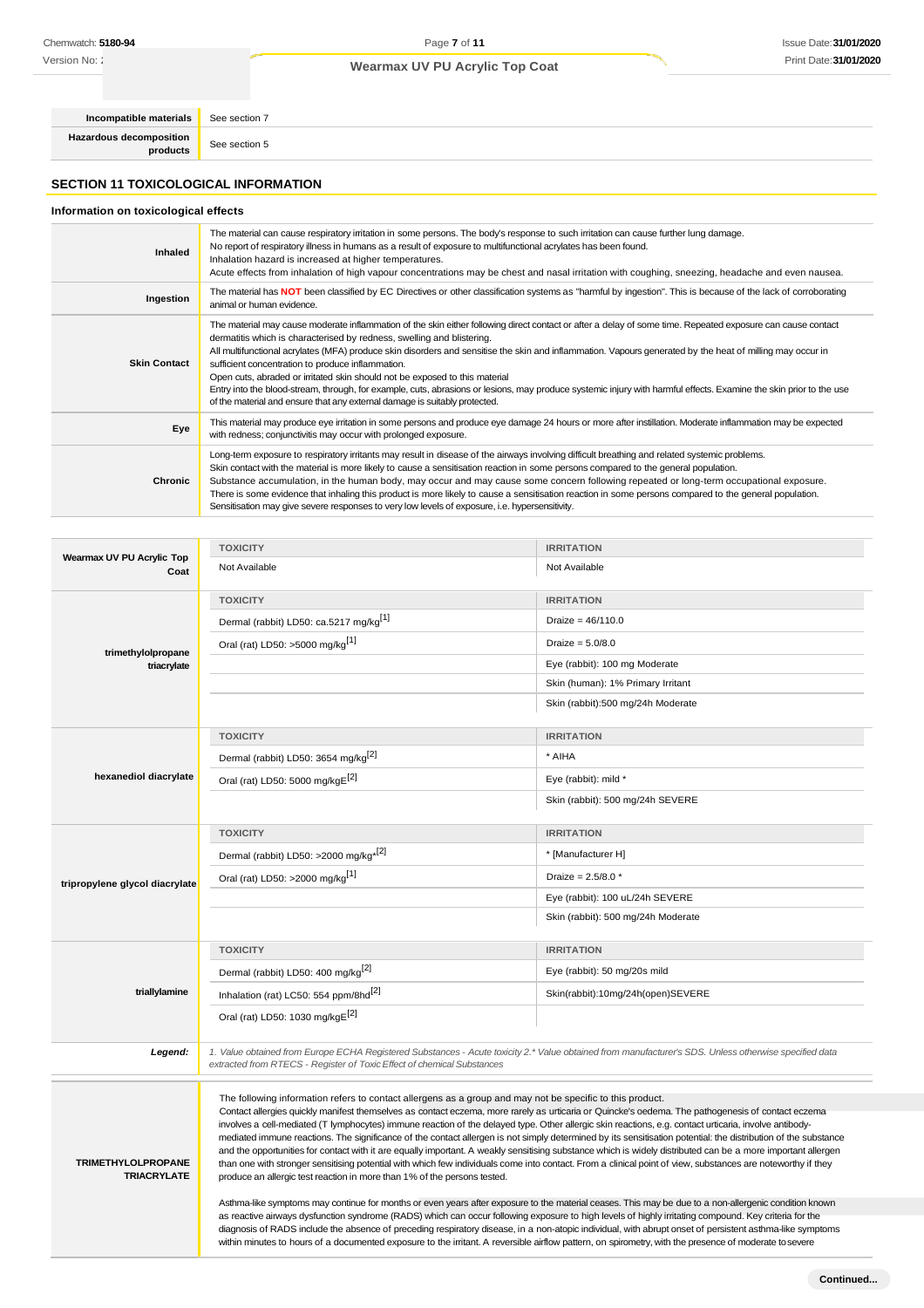|                                          | bronchial hyperreactivity on methacholine challenge testing and the lack of minimal lymphocytic inflammation, without eosinophilia, have also been included<br>in the criteria for diagnosis of RADS. RADS (or asthma) following an irritating inhalation is an infrequent disorder with rates related to the concentration<br>of and duration of exposure to the irritating substance. Industrial bronchitis, on the other hand, is a disorder that occurs as result of exposure due to high<br>concentrations of irritating substance (often particulate in nature) and is completely reversible after exposure ceases. The disorder is characterised by<br>dyspnea, cough and mucusproduction.<br>UV (ultraviolet)/ EB (electron beam) acrylates are generally of low toxicity<br>UV/EB acrylates are divided into two groups; "stenomeric" and "eurymeric" acrylates.<br>The first group consists of well-defined acrylates which can be described by a simple idealised chemical; they are low molecular weight species with a very<br>narrow weight distribution profile.<br>The eurymeric acrylates cannot be described by an idealised structure and may differ fundamentally between various suppliers; they are of relatively high<br>molecular weigh and possess a wide weight distribution.<br>Stenomeric acrylates are usually more hazardous than the eurymeric substances. Stenomeric acrylates are also well defined which allows comparison and<br>exchange of toxicity data - this allows more accurate classification.<br>The stenomerics cannot be classified as a group; they exhibit substantial variation.<br>The material may produce moderate eye irritation leading to inflammation. Repeated or prolonged exposure to irritants may produce conjunctivitis.<br>The material may cause skin irritation after prolonged or repeated exposure and may produce on contact skin redness, swelling, the production of vesicles,<br>scaling and thickening of the skin.<br>Where no "official" classification for acrylates and methacrylates exists, there has been cautious attempts to create classifications in the absence of<br>contrary evidence. For example<br>Monalkyl or monoarylesters of acrylic acids should be classified as R36/37/38 and R51/53<br>Monoalkyl or monoaryl esters of methacrylic acid should be classified as R36/37/38<br>Based on the available oncogenicity data and without a better understanding of the carcinogenic mechanism the Health and Environmental Review Division<br>(HERD), Office of Toxic Substances (OTS), of the US EPA previously concluded that all chemicals that contain the acrylate or methacrylate moiety<br>(CH2=CHCOO or CH2=C(CH3)COO) should be considered to be a carcinogenic hazard unless shown otherwise by adequate testing.<br>This position has now been revised and acrylates and methacrylates are no longer de facto carcinogens.                                                                                                                                                                                                                                                                                                                                                                                                                                                                                                                                                                                                                                                                                                                                                                                                                                                                                                                                                                                                                                                                                                                                                                                                                                                                                                                                  |
|------------------------------------------|------------------------------------------------------------------------------------------------------------------------------------------------------------------------------------------------------------------------------------------------------------------------------------------------------------------------------------------------------------------------------------------------------------------------------------------------------------------------------------------------------------------------------------------------------------------------------------------------------------------------------------------------------------------------------------------------------------------------------------------------------------------------------------------------------------------------------------------------------------------------------------------------------------------------------------------------------------------------------------------------------------------------------------------------------------------------------------------------------------------------------------------------------------------------------------------------------------------------------------------------------------------------------------------------------------------------------------------------------------------------------------------------------------------------------------------------------------------------------------------------------------------------------------------------------------------------------------------------------------------------------------------------------------------------------------------------------------------------------------------------------------------------------------------------------------------------------------------------------------------------------------------------------------------------------------------------------------------------------------------------------------------------------------------------------------------------------------------------------------------------------------------------------------------------------------------------------------------------------------------------------------------------------------------------------------------------------------------------------------------------------------------------------------------------------------------------------------------------------------------------------------------------------------------------------------------------------------------------------------------------------------------------------------------------------------------------------------------------------------------------------------------------------------------------------------------------------------------------------------------------------------------------------------------------------------------------------------------------------------------------------------------------------------------------------------------------------------------------------------------------------------------------------------------------------------------------------------------------------------------------------------------------------------------------------------------------------------------------------------------------------------------------------------------------------------------------------------------------------------------------------------------------------------------------------------------------------------------------------------------------------------------------------------------------------------------------------------------------------------------------------------------------------------------------------------------------------------------------------------------------------------------------------------------------------------------------------------------------------------------------------------------------------------------------------------------------------------------------------------------------------------------------------------------------------------------------------------------------------------------------------------------|
| <b>HEXANEDIOL DIACRYLATE</b>             | The following information refers to contact allergens as a group and may not be specific to this product.<br>Contact allergies quickly manifest themselves as contact eczema, more rarely as urticaria or Quincke's oedema. The pathogenesis of contact eczema<br>involves a cell-mediated (T lymphocytes) immune reaction of the delayed type. Other allergic skin reactions, e.g. contact urticaria, involve antibody-<br>mediated immune reactions. The significance of the contact allergen is not simply determined by its sensitisation potential: the distribution of the substance<br>and the opportunities for contact with it are equally important. A weakly sensitising substance which is widely distributed can be a more important allergen<br>than one with stronger sensitising potential with which few individuals come into contact. From a clinical point of view, substances are noteworthy if they<br>produce an allergic test reaction in more than 1% of the persons tested.<br>Asthma-like symptoms may continue for months or even years after exposure to the material ceases. This may be due to a non-allergenic condition known<br>as reactive airways dysfunction syndrome (RADS) which can occur following exposure to high levels of highly irritating compound. Key criteria for the<br>diagnosis of RADS include the absence of preceding respiratory disease, in a non-atopic individual, with abrupt onset of persistent asthma-like symptoms<br>within minutes to hours of a documented exposure to the irritant. A reversible airflow pattern, on spirometry, with the presence of moderate to severe<br>bronchial hyperreactivity on methacholine challenge testing and the lack of minimal lymphocytic inflammation, without eosinophilia, have also been included<br>in the criteria for diagnosis of RADS. RADS (or asthma) following an irritating inhalation is an infrequent disorder with rates related to the concentration<br>of and duration of exposure to the irritating substance. Industrial bronchitis, on the other hand, is a disorder that occurs as result of exposure due to high<br>concentrations of irritating substance (often particulate in nature) and is completely reversible after exposure ceases. The disorder is characterised by<br>dyspnea, cough and mucus production.<br>UV (ultraviolet)/ EB (electron beam) acrylates are generally of low toxicity<br>UV/EB acrylates are divided into two groups; "stenomeric" and "eurymeric" acrylates.<br>The first group consists of well-defined acrylates which can be described by a simple idealised chemical;they are low molecular weight species with a very<br>narrow weight distribution profile.<br>The eurymeric acrylates cannot be described by an idealised structure and may differ fundamentally between various suppliers; they are of relatively high<br>molecular weigh and possess a wide weight distribution.<br>Stenomeric acrylates are usually more hazardous than the eurymeric substances. Stenomeric acrylates are also well defined which allows comparison and<br>exchange of toxicity data - this allows more accurate classification.<br>The stenomerics cannot be classified as a group; they exhibit substantial variation.<br>Based on the available oncogenicity data and without a better understanding of the carcinogenic mechanism the Health and Environmental Review Division<br>(HERD), Office of Toxic Substances (OTS), of the US EPA previously concluded that all chemicals that contain the acrylate or methacrylate moiety<br>(CH2=CHCOO or CH2=C(CH3)COO) should be considered to be a carcinogenic hazard unless shown otherwise by adequate testing.<br>This position has now been revised and acrylates and methacrylates are no longer de facto carcinogens.<br>The material may cause severe skin irritation after prolonged or repeated exposure and may produce on contact skin redness, swelling, the production of<br>vesicles, scaling and thickening of the skin. Repeated exposures may produce severe ulceration.<br>Where no "official" classification for acrylates and methacrylates exists, there has been cautious attempts to create classifications in the absence of |
| TRIPROPYLENE GLYCOL<br><b>DIACRYLATE</b> | contrary evidence. For example<br>Monalkyl or monoarylesters of acrylic acids should be classified as R36/37/38 and R51/53<br>Monoalkyl or monoaryl esters of methacrylic acid should be classified as R36/37/38<br>The following information refers to contact allergens as a group and may not be specific to this product.<br>Contact allergies quickly manifest themselves as contact eczema, more rarely as urticaria or Quincke's oedema. The pathogenesis of contact eczema<br>involves a cell-mediated (T lymphocytes) immune reaction of the delayed type. Other allergic skin reactions, e.g. contact urticaria, involve antibody-<br>mediated immune reactions. The significance of the contact allergen is not simply determined by its sensitisation potential: the distribution of the substance<br>and the opportunities for contact with it are equally important. A weakly sensitising substance which is widely distributed can be a more important allergen<br>than one with stronger sensitising potential with which few individuals come into contact. From a clinical point of view, substances are noteworthy if they<br>produce an allergic test reaction in more than 1% of the persons tested.<br>Asthma-like symptoms may continue for months or even years after exposure to the material ceases. This may be due to a non-allergenic condition known<br>as reactive airways dysfunction syndrome (RADS) which can occur following exposure to high levels of highly irritating compound. Key criteria for the<br>diagnosis of RADS include the absence of preceding respiratory disease, in a non-atopic individual, with abrupt onset of persistent asthma-like symptoms<br>within minutes to hours of a documented exposure to the irritant. A reversible airflow pattern, on spirometry, with the presence of moderate to severe<br>bronchial hyperreactivity on methacholine challenge testing and the lack of minimal lymphocytic inflammation, without eosinophilia, have also been included<br>in the criteria for diagnosis of RADS. RADS (or asthma) following an irritating inhalation is an infrequent disorder with rates related to the concentration<br>of and duration of exposure to the irritating substance. Industrial bronchitis, on the other hand, is a disorder that occurs as result of exposure due to high<br>concentrations of irritating substance (often particulate in nature) and is completely reversible after exposure ceases. The disorder is characterised by<br>dyspnea, cough and mucus production.<br>UV (ultraviolet)/ EB (electron beam) acrylates are generally of low toxicity<br>UV/EB acrylates are divided into two groups; "stenomeric" and "eurymeric" acrylates.<br>The first group consists of well-defined acrylates which can be described by a simple idealised chemical; they are low molecular weight species with a very<br>narrow weight distribution profile.<br>The eurymeric acrylates cannot be described by an idealised structure and may differ fundamentally between various suppliers; they are of relatively high                                                                                                                                                                                                                                                                                                                                                                                                                                                                                                                                                                                                                                                                                                                                                                                                                                                                                                                                                                                                                                                                                                                                               |

molecular weigh and possess a wide weight distribution.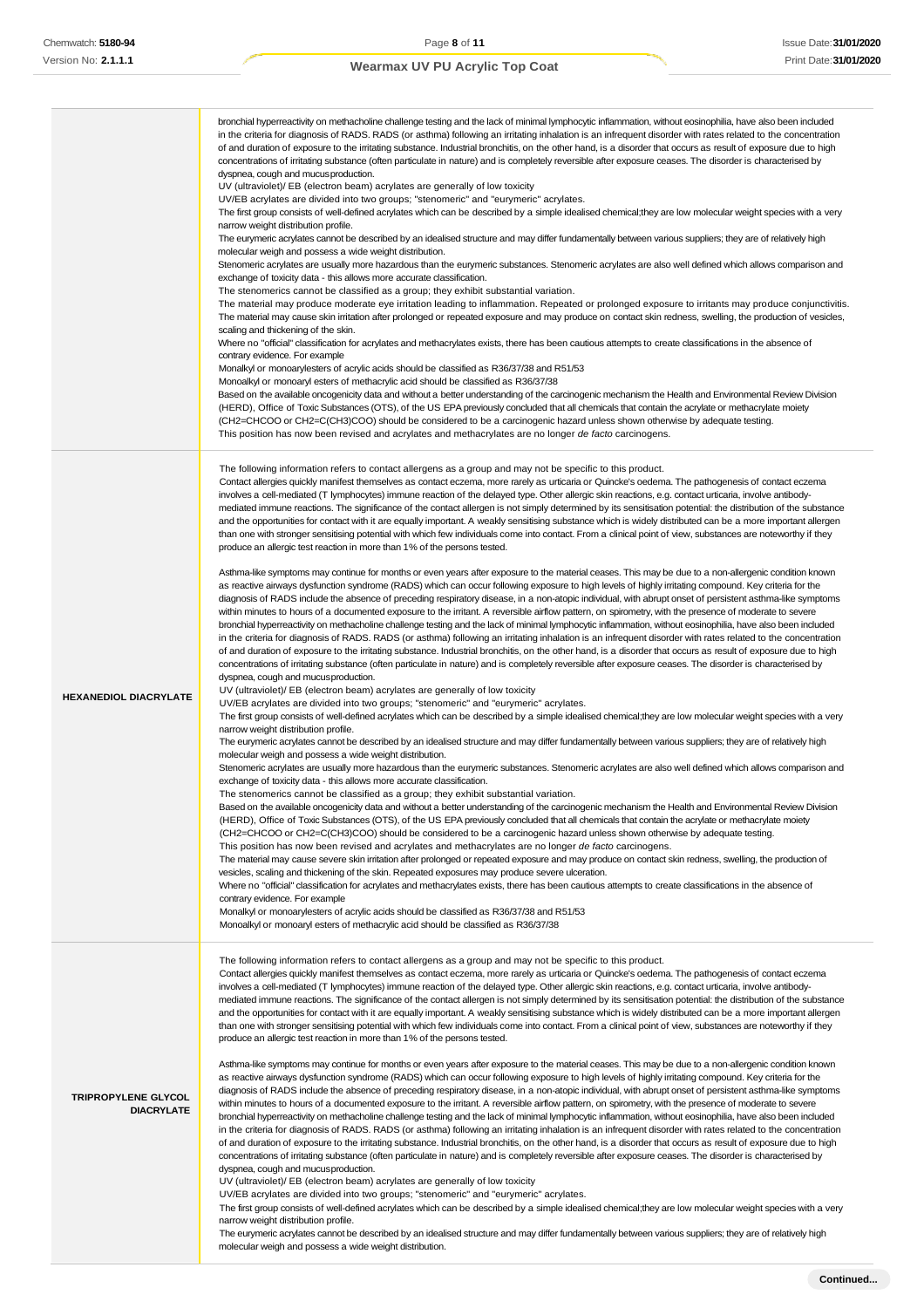|                       | Stenomeric acrylates are usually more hazardous than the eurymeric substances. Stenomeric acrylates are also well defined which allows comparison and<br>exchange of toxicity data - this allows more accurate classification.<br>The stenomerics cannot be classified as a group; they exhibit substantial variation.<br>The material may produce severe irritation to the eye causing pronounced inflammation. Repeated or prolonged exposure to irritants may produce<br>conjunctivitis.<br>The material may cause skin irritation after prolonged or repeated exposure and may produce on contact skin redness, swelling, the production of vesicles,<br>scaling and thickening of the skin.<br>Where no "official" classification for acrylates and methacrylates exists, there has been cautious attempts to create classifications in the absence of<br>contrary evidence. For example<br>Monalkyl or monoarylesters of acrylic acids should be classified as R36/37/38 and R51/53<br>Monoalkyl or monoaryl esters of methacrylic acid should be classified as R36/37/38<br>Based on the available oncogenicity data and without a better understanding of the carcinogenic mechanism the Health and Environmental Review Division<br>(HERD), Office of Toxic Substances (OTS), of the US EPA previously concluded that all chemicals that contain the acrylate or methacrylate moiety<br>(CH2=CHCOO or CH2=C(CH3)COO) should be considered to be a carcinogenic hazard unless shown otherwise by adequate testing.<br>This position has now been revised and acrylates and methacrylates are no longer de facto carcinogens.                                                                                                                                                                                                                                                                                                       |   |
|-----------------------|--------------------------------------------------------------------------------------------------------------------------------------------------------------------------------------------------------------------------------------------------------------------------------------------------------------------------------------------------------------------------------------------------------------------------------------------------------------------------------------------------------------------------------------------------------------------------------------------------------------------------------------------------------------------------------------------------------------------------------------------------------------------------------------------------------------------------------------------------------------------------------------------------------------------------------------------------------------------------------------------------------------------------------------------------------------------------------------------------------------------------------------------------------------------------------------------------------------------------------------------------------------------------------------------------------------------------------------------------------------------------------------------------------------------------------------------------------------------------------------------------------------------------------------------------------------------------------------------------------------------------------------------------------------------------------------------------------------------------------------------------------------------------------------------------------------------------------------------------------------------------------------------------------------------------------------------|---|
| <b>TRIALLYLAMINE</b>  | The material may be irritating to the eye, with prolonged contact causing inflammation. Repeated or prolonged exposure to irritants may produce<br>conjunctivitis.<br>The material may cause severe skin irritation after prolonged or repeated exposure and may produce on contact skin redness, swelling, the production of<br>vesicles, scaling and thickening of the skin. Repeated exposures may produce severe ulceration.<br>Asthma-like symptoms may continue for months or even years after exposure to the material ceases. This may be due to a non-allergenic condition known<br>as reactive airways dysfunction syndrome (RADS) which can occur following exposure to high levels of highly irritating compound. Key criteria for the<br>diagnosis of RADS include the absence of preceding respiratory disease, in a non-atopic individual, with abrupt onset of persistent asthma-like symptoms<br>within minutes to hours of a documented exposure to the irritant. A reversible airflow pattern, on spirometry, with the presence of moderate to severe<br>bronchial hyperreactivity on methacholine challenge testing and the lack of minimal lymphocytic inflammation, without eosinophilia, have also been included<br>in the criteria for diagnosis of RADS. RADS (or asthma) following an irritating inhalation is an infrequent disorder with rates related to the concentration<br>of and duration of exposure to the irritating substance. Industrial bronchitis, on the other hand, is a disorder that occurs as result of exposure due to high<br>concentrations of irritating substance (often particulate in nature) and is completely reversible after exposure ceases. The disorder is characterised by<br>dyspnea, cough and mucus production.<br>Olfaction, lachrymation, tremor, tracheal/bronchial change, dyspnae, respiratory depression, gastrointestinal changes, primary skin irritation recorded. |   |
| <b>Acute Toxicity</b> | ∾<br>Carcinogenicity                                                                                                                                                                                                                                                                                                                                                                                                                                                                                                                                                                                                                                                                                                                                                                                                                                                                                                                                                                                                                                                                                                                                                                                                                                                                                                                                                                                                                                                                                                                                                                                                                                                                                                                                                                                                                                                                                                                       | ◎ |

| <b>Acute Toxicity</b>                       | $\circ$      | Carcinogenicity                 | ∾                                                                      |
|---------------------------------------------|--------------|---------------------------------|------------------------------------------------------------------------|
| <b>Skin Irritation/Corrosion</b>            | ◡            | Reproductivity                  | 0                                                                      |
| <b>Serious Eye</b><br>Damage/Irritation     | $\checkmark$ | <b>STOT - Single Exposure</b>   | v                                                                      |
| <b>Respiratory or Skin</b><br>sensitisation | $\checkmark$ | <b>STOT - Repeated Exposure</b> | O                                                                      |
| Mutagenicity                                | $\circ$      | <b>Aspiration Hazard</b>        | $\circledcirc$                                                         |
|                                             |              | I oaand:                        | $\blacktriangleright$ - Data required to make classification available |

- *Legend: – Data required to make classificationavailable – Data available but does not fill the criteria for classification*
	- *– Data Not Available to makeclassification*

### **SECTION 12 ECOLOGICAL INFORMATION**

#### **Toxicity**

Harmful to aquatic organisms, may cause long-term adverse effects in the aquatic environment.

Do NOT allow product to come in contact with surface waters or to intertidal areas below the mean high water mark. Do not contaminate water when cleaning equipment or disposing of equipment wash-waters.

Wastes resulting from use of the product must be disposed of on site or at approved waste sites.

Substances containing unsaturated carbons are ubiquitous in indoor environments. They result from many sources (see below). Most are reactive with environmental ozone and many produce stable products which are thought to adversely affect human health.The potential for surfaces in an enclosed space to facilitate reactions should be considered.

| Source of unsaturated substances                                                             | Unsaturated substances (Reactive Emissions)                                                                                                      | Major Stable Products produced following reaction with ozone.                                                                                                                                                                                            |
|----------------------------------------------------------------------------------------------|--------------------------------------------------------------------------------------------------------------------------------------------------|----------------------------------------------------------------------------------------------------------------------------------------------------------------------------------------------------------------------------------------------------------|
| Occupants (exhaled breath, ski oils,<br>personal care products)                              | Isoprene, nitric oxide, squalene, unsaturated sterols,<br>oleic acid and other unsaturated fatty acids, unsaturated<br>oxidation products        | Methacrolein, methyl vinyl ketone, nitrogen dioxide, acetone, 6MHQ, geranyl acetone, 4OPA,<br>formaldehyde, nonanol, decanal, 9-oxo-nonanoic acid, azelaic acid, nonanoic acid.                                                                          |
| Soft woods, wood flooring, including<br>cypress, cedar and silver fir boards,<br>houseplants | Isoprene, limonene, alpha-pinene, other terpenes and<br>sesquiterpenes                                                                           | Formaldehyde, 4-AMC, pinoaldehyde, pinic acid, pinonic acid, formic acid, methacrolein,<br>methyl vinyl ketone, SOAs including ultrafine particles                                                                                                       |
| Carpets and carpet backing                                                                   | 4-Phenylcyclohexene, 4-vinylcyclohexene, styrene,<br>2-ethylhexyl acrylate, unsaturated fatty acids and esters                                   | Formaldehyde, acetaldehyde, benzaldehyde, hexanal, nonanal, 2-nonenal                                                                                                                                                                                    |
| Linoleum and paints/polishes<br>containing linseed oil                                       | Linoleic acid, linolenic acid                                                                                                                    | Propanal, hexanal, nonanal, 2-heptenal, 2-nonenal, 2-decenal, 1-pentene-3-one, propionic<br>acid, n-butyric acid                                                                                                                                         |
| Latex paint                                                                                  | Residual monomers                                                                                                                                | Formaldehyde                                                                                                                                                                                                                                             |
| Certain cleaning products, polishes,<br>waxes, air fresheners                                | Limonene, alpha-pinene, terpinolene, alpha-terpineol,<br>linalool, linalyl acetate and other terpenoids, longifolene<br>and other sesquiterpenes | Formaldehyde, acetaldehyde, glycoaldehyde, formic acid, acetic acid, hydrogen and organic<br>peroxides, acetone, benzaldehyde, 4-hydroxy-4-methyl-5-hexen-1-al, 5-ethenyl-dihydro-<br>5-methyl-2(3H)-furanone, 4-AMC, SOAs including ultrafine particles |
| Natural rubber adhesive                                                                      | Isoprene, terpenes                                                                                                                               | Formaldehyde, methacrolein, methyl vinyl ketone                                                                                                                                                                                                          |
| Photocopier toner, printed paper,<br>styrene polymers                                        | Styrene                                                                                                                                          | Formaldehyde, benzaldehyde                                                                                                                                                                                                                               |
| Environmental tobacco smoke                                                                  | Styrene, acrolein, nicotine                                                                                                                      | Formaldehyde, benzaldehyde, hexanal, glyoxal, N-methylformamide, nicotinaldehyde,<br>cotinine                                                                                                                                                            |
| Soiled clothing, fabrics, bedding                                                            | Squalene, unsaturated sterols, oleic acid and other<br>saturated fatty acids                                                                     | Acetone, geranyl acetone, 6MHO, 40PA, formaldehyde, nonanal, decanal, 9-oxo-nonanoic<br>acid, azelaic acid, nonanoic acid                                                                                                                                |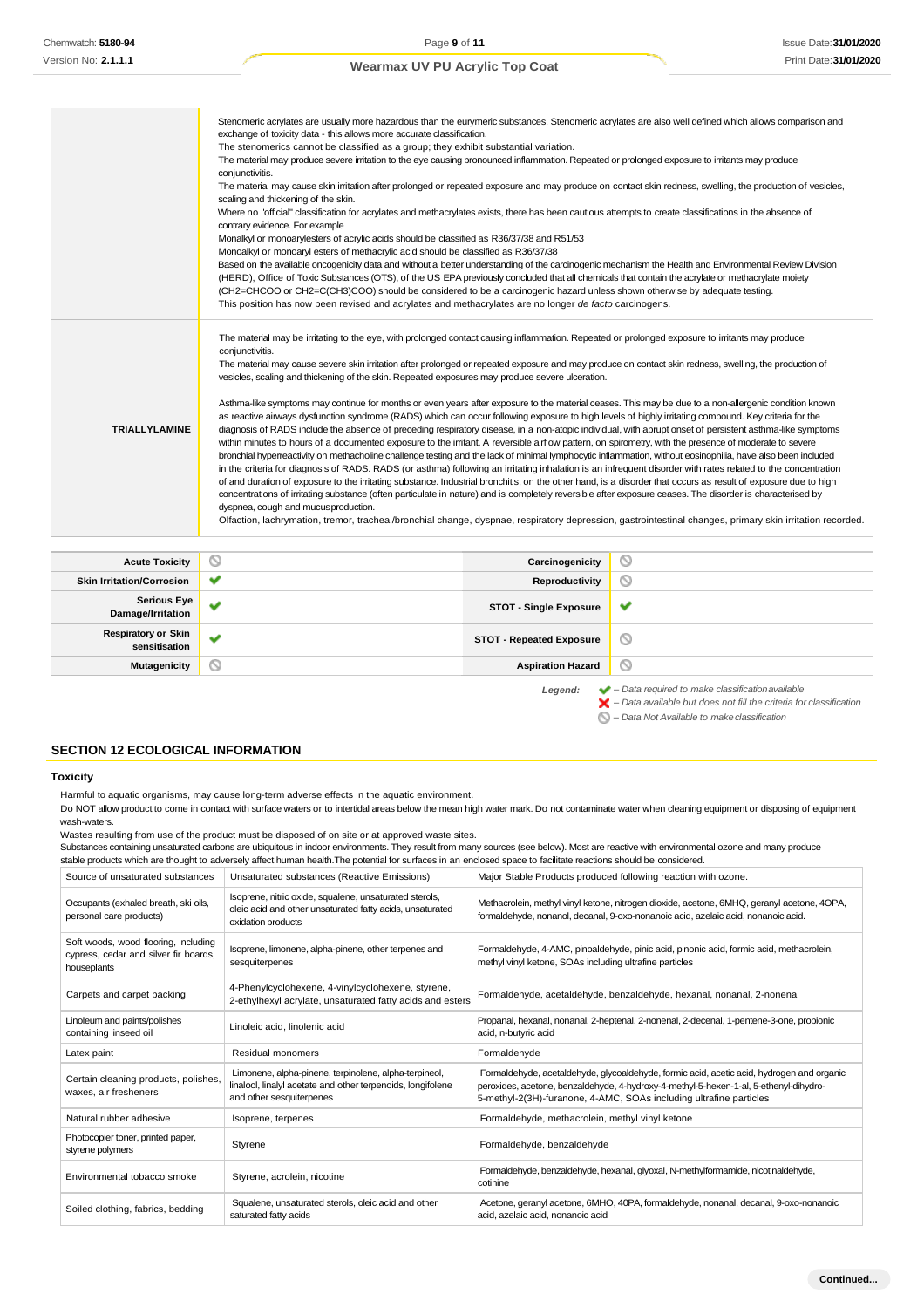| Soiled particle filters                                                     | Unsaturated fatty acids from plant waxes, leaf litter, and<br>other vegetative debris; soot; diesel particles | Formaldehyde, nonanal, and other aldehydes; azelaic acid; nonanoic acid; 9-oxo-nonanoic<br>acid and other oxo-acids; compounds with mixed functional groups (=O, -OH, and -COOH) |
|-----------------------------------------------------------------------------|---------------------------------------------------------------------------------------------------------------|----------------------------------------------------------------------------------------------------------------------------------------------------------------------------------|
| Ventilation ducts and duct liners                                           | Unsaturated fatty acids and esters, unsaturated oils,<br>neoprene                                             | C5 to C10 aldehydes                                                                                                                                                              |
| "Urban grime"                                                               | Polycyclic aromatic hydrocarbons                                                                              | Oxidized polycyclic aromatic hydrocarbons                                                                                                                                        |
| Perfumes, colognes, essential oils<br>(e.g. lavender, eucalyptus, tea tree) | Limonene, alpha-pinene, linalool, linalyl acetate,<br>terpinene-4-ol, gamma-terpinene                         | Formaldehyde, 4-AMC, acetone, 4-hydroxy-4-methyl-5-hexen-1-al, 5-ethenyl-dihydro-<br>5-methyl-2(3H) furanone, SOAs including ultrafine particles                                 |
| Overall home emissions                                                      | Limonene, alpha-pinene, styrene                                                                               | Formaldehyde, 4-AMC, pinonaldehyde, acetone, pinic acid, pinonic acid, formic acid,<br>benzaldehyde, SOAs including ultrafine particles                                          |

Abbreviations: 4-AMC, 4-acetyl-1-methylcyclohexene; 6MHQ, 6-methyl-5-heptene-2-one, 4OPA, 4-oxopentanal, SOA, Secondary Organic Aerosols

Reference: Charles J Weschler; Environmental Helath Perspectives, Vol 114, October 2006

#### For Acrylates

Ecotoxicity - Compounds with a log Pow >5 cause drowsiness or stupor, but at lower log Pow the toxicity of acrylates is greater than predicted for simple narcotics.

Atmospheric Fate: Volatilized acrylic acid and acrylic esters are predicted to degrade rapidly by atmospheric photo-oxidation with estimated half-lives of 2 to 24 h.

Terrestrial Fate: Acrylic acid biodegrades aerobically in soil. The mobility in soil of acrylic acid and its esters ranged from 'medium' to 'very high'. Acrylic acid degrades rapidly to carbon dioxide in soil.

Aquatic Fate: If released to surface water, acrylic acid and the acrylic esters be rapidly biodegraded while a portion would volatilize to the air.

Ecotoxicity: The acute toxicity of acrylic acid to fish and invertebrates ranged from 'slightly' toxic to 'practically non-toxic'. The acute toxicity of the acrylic esters was 'moderately' toxic. Acetone is not acutely toxic to fish, invertebrates or water fleas. Effects on algae of these compounds could not be judged from static tests due to the extensive biodegradation and volatilization that occurred during the tests. Overall these studies show that acrylic acid and the acrylic esters studied can rapidly biodegrade, have a low potential for persistence or bioaccumulation in the environment, and have low tomoderate toxicity.

**DO NOT** discharge into sewer or waterways.

### **Persistence and degradability**

| Ingredient                     | Persistence: Water/Soil | <b>Persistence: Air</b> |
|--------------------------------|-------------------------|-------------------------|
| trimethylolpropane triacrylate | <b>LOW</b>              | LOW                     |
| tripropylene glycol diacrylate | LOW                     | LOW                     |
| triallylamine                  | <b>HIGH</b>             | <b>HIGH</b>             |

#### **Bioaccumulative potential**

| Ingredient                     | <b>Bioaccumulation</b>   |
|--------------------------------|--------------------------|
| trimethylolpropane triacrylate | LOW (LogKOW = $2.8628$ ) |
| tripropylene glycol diacrylate | LOW (LogKOW = $2.0387$ ) |
| triallylamine                  | LOW (BCF = $4.8$ )       |

### **Mobility in soil**

| Ingredient                     | <b>Mobility</b>       |
|--------------------------------|-----------------------|
| trimethylolpropane triacrylate | LOW ( $KOC = 1916$ )  |
| tripropylene glycol diacrylate | LOW ( $KOC = 10$ )    |
| triallylamine                  | LOW ( $KOC = 672.4$ ) |

### **SECTION 13 DISPOSAL CONSIDERATIONS**

| Waste treatment methods         |                                                                                                                                                                                                                                                                                                                                                                                                                                                                                                                                                                                                                                                                                                                                                                                                                                                                                                                                                                                                                                                                                                                                                                                                                                                                                                                                                                                                                                                                                                                                                                                                                                                                                                                                                                                                                                                                                                                                                                          |  |
|---------------------------------|--------------------------------------------------------------------------------------------------------------------------------------------------------------------------------------------------------------------------------------------------------------------------------------------------------------------------------------------------------------------------------------------------------------------------------------------------------------------------------------------------------------------------------------------------------------------------------------------------------------------------------------------------------------------------------------------------------------------------------------------------------------------------------------------------------------------------------------------------------------------------------------------------------------------------------------------------------------------------------------------------------------------------------------------------------------------------------------------------------------------------------------------------------------------------------------------------------------------------------------------------------------------------------------------------------------------------------------------------------------------------------------------------------------------------------------------------------------------------------------------------------------------------------------------------------------------------------------------------------------------------------------------------------------------------------------------------------------------------------------------------------------------------------------------------------------------------------------------------------------------------------------------------------------------------------------------------------------------------|--|
| Product / Packaging<br>disposal | Containers may still present a chemical hazard/danger when empty.<br>Return to supplier for reuse/ recycling if possible.<br>Otherwise:<br>If container can not be cleaned sufficiently well to ensure that residuals do not remain or if the container cannot be used to store the same product, then<br>puncture containers, to prevent re-use, and bury at an authorised landfill.<br>▶ Where possible retain label warnings and SDS and observe all notices pertaining to the product.<br>Legislation addressing waste disposal requirements may differ by country, state and/ or territory. Each user must refer to laws operating in their area. In some<br>areas, certain wastes must be tracked.<br>A Hierarchy of Controls seems to be common - the user should investigate:<br>Reduction<br>$\triangleright$ Reuse<br>$\blacktriangleright$ Recycling<br>Disposal (if all else fails)<br>This material may be recycled if unused, or if it has not been contaminated so as to make it unsuitable for its intended use. If it has been contaminated, it may be<br>possible to reclaim the product by filtration, distillation or some other means. Shelf life considerations should also be applied in making decisions of this type.<br>Note that properties of a material may change in use, and recycling or reuse may not always be appropriate.<br>DO NOT allow wash water from cleaning or process equipment to enter drains.<br>It may be necessary to collect all wash water for treatment before disposal.<br>In all cases disposal to sewer may be subject to local laws and regulations and these should be considered first.<br>Where in doubt contact the responsible authority.<br>▶ Recycle wherever possible or consult manufacturer for recycling options.<br>Consult State Land Waste Authority fordisposal.<br>Bury or incinerate residue at an approved site.<br>► Recycle containers if possible, or dispose of in an authorised landfill. |  |
|                                 |                                                                                                                                                                                                                                                                                                                                                                                                                                                                                                                                                                                                                                                                                                                                                                                                                                                                                                                                                                                                                                                                                                                                                                                                                                                                                                                                                                                                                                                                                                                                                                                                                                                                                                                                                                                                                                                                                                                                                                          |  |

### **SECTION 14 TRANSPORT INFORMATION**

#### **Labels Required**

| ∍ollutant | N         |
|-----------|-----------|
| Marine    | <b>UV</b> |
|           | ____      |